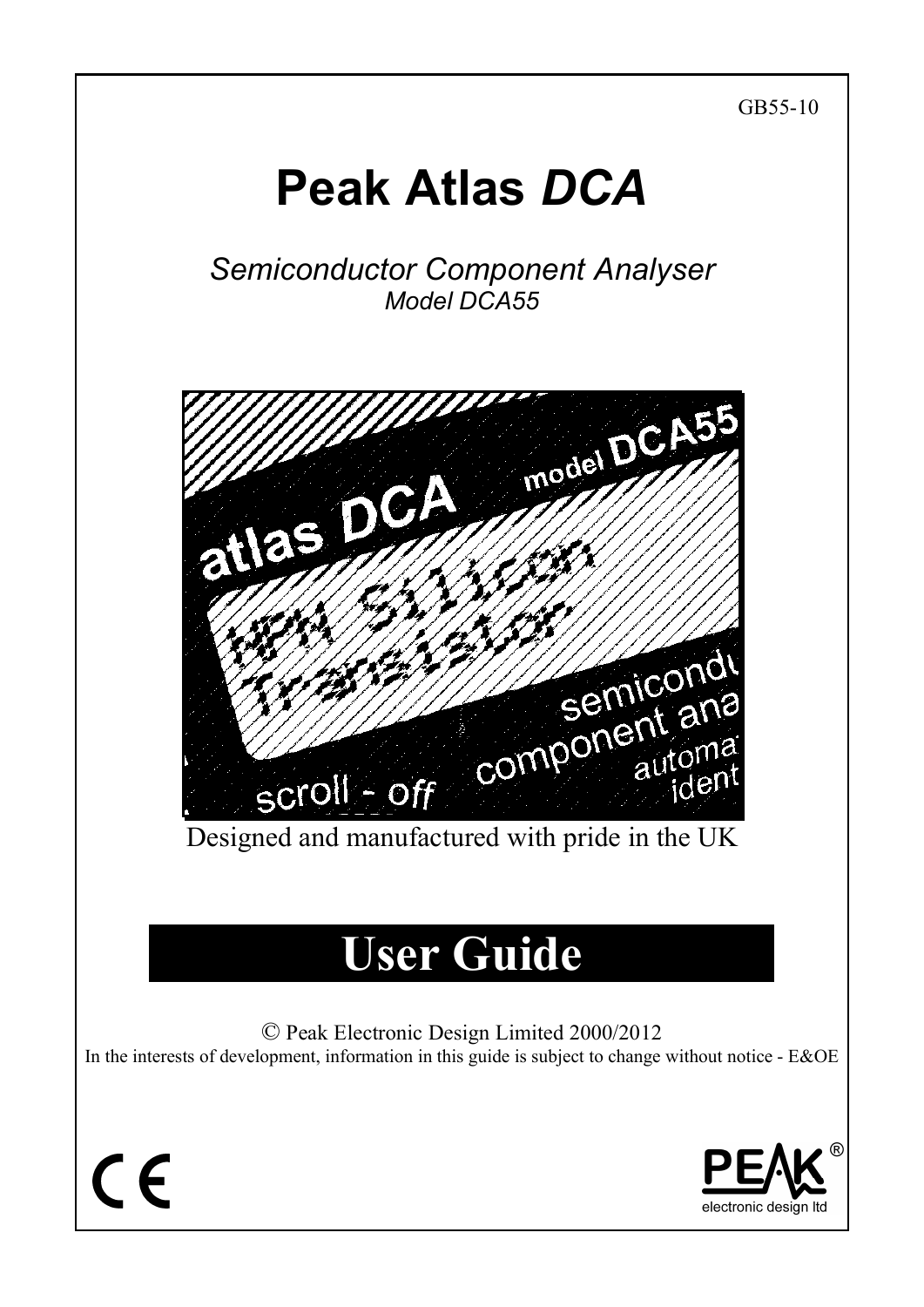# **Want to use it now?**

We understand that you want to use your *Atlas DCA* right now. The unit is ready to go and you should have little need to refer to this user guide, but please make sure that you do at least take a look at the notices on page 4!

| <b>Contents</b> | Page |
|-----------------|------|
|                 |      |
|                 |      |
|                 |      |
|                 |      |
|                 |      |
|                 |      |
|                 |      |
|                 |      |
|                 |      |
|                 |      |
|                 |      |
|                 |      |
|                 |      |
|                 |      |
|                 |      |
|                 |      |
|                 |      |
|                 |      |
|                 |      |
|                 |      |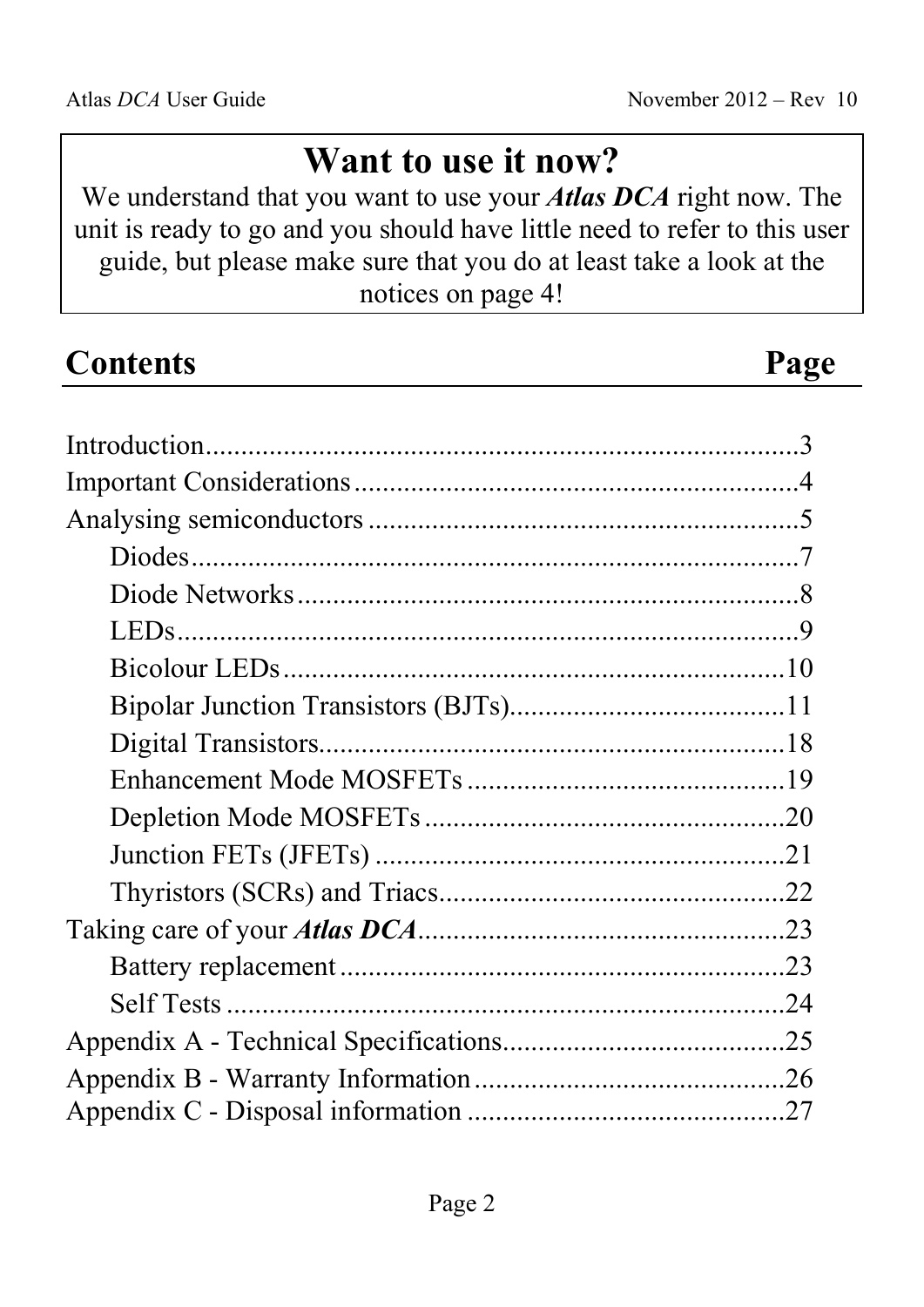### **Introduction**

The **Peak Atlas DCA** is an intelligent semiconductor analyser that offers great features together with refreshing simplicity. The *Atlas DCA* brings a world of component data to your fingertips.

#### **Summary Features:**

- Automatic component type identification
	- Bipolar transistors
	- Darlington transistors
	- Enhancement Mode MOSFETs
	- Depletion Mode MOSFETs
	- Junction FETs
	- Low power sensitive Triacs
	- **Low power sensitive Thyristors**
	- **Light Emitting Diodes**
	- Bicolour LEDs
	- **Diodes**
	- Diode networks
- Automatic pinout identification, just connect any way round.
- Special feature identification such as diode protection and resistor shunts.
- Gain measurement for bipolar transistors.
- Leakage current measurement for bipolar transistors.
- Silicon and Germanium detection for bipolar transistors.
- Gate threshold measurement for Enhancement Mode MOSFETs.
- Semiconductor forward voltage measurement for diodes, LEDs and transistor Base-Emitter junctions.
- Automatic and manual power-off.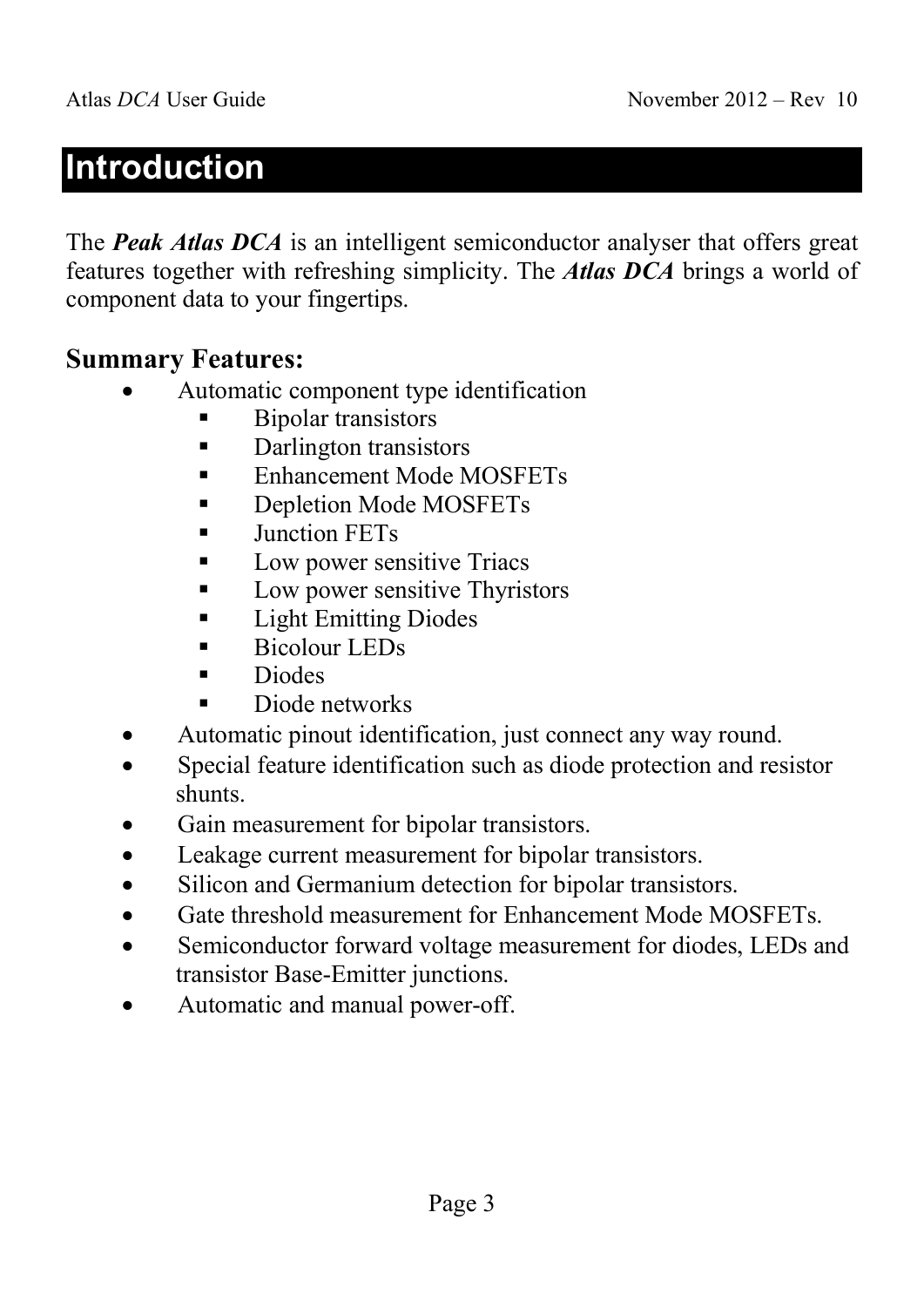# **Important Considerations**

#### **Please observe the following guidelines:**

- This instrument must NEVER be connected to powered equipment/components or equipment/components with any stored energy (e.g. charged capacitors). Failure to comply with this warning may result in personal injury, damage to the equipment under test, damage to the *Atlas DCA* and invalidation of the manufacturer's warranty.
- The *Atlas DCA* is designed to analyse semiconductors that are not in-circuit, otherwise complex circuit effects will result in erroneous measurements.
- Avoid rough treatment or hard knocks.
- This unit is not waterproof.
- Only use a good quality Alkaline battery.

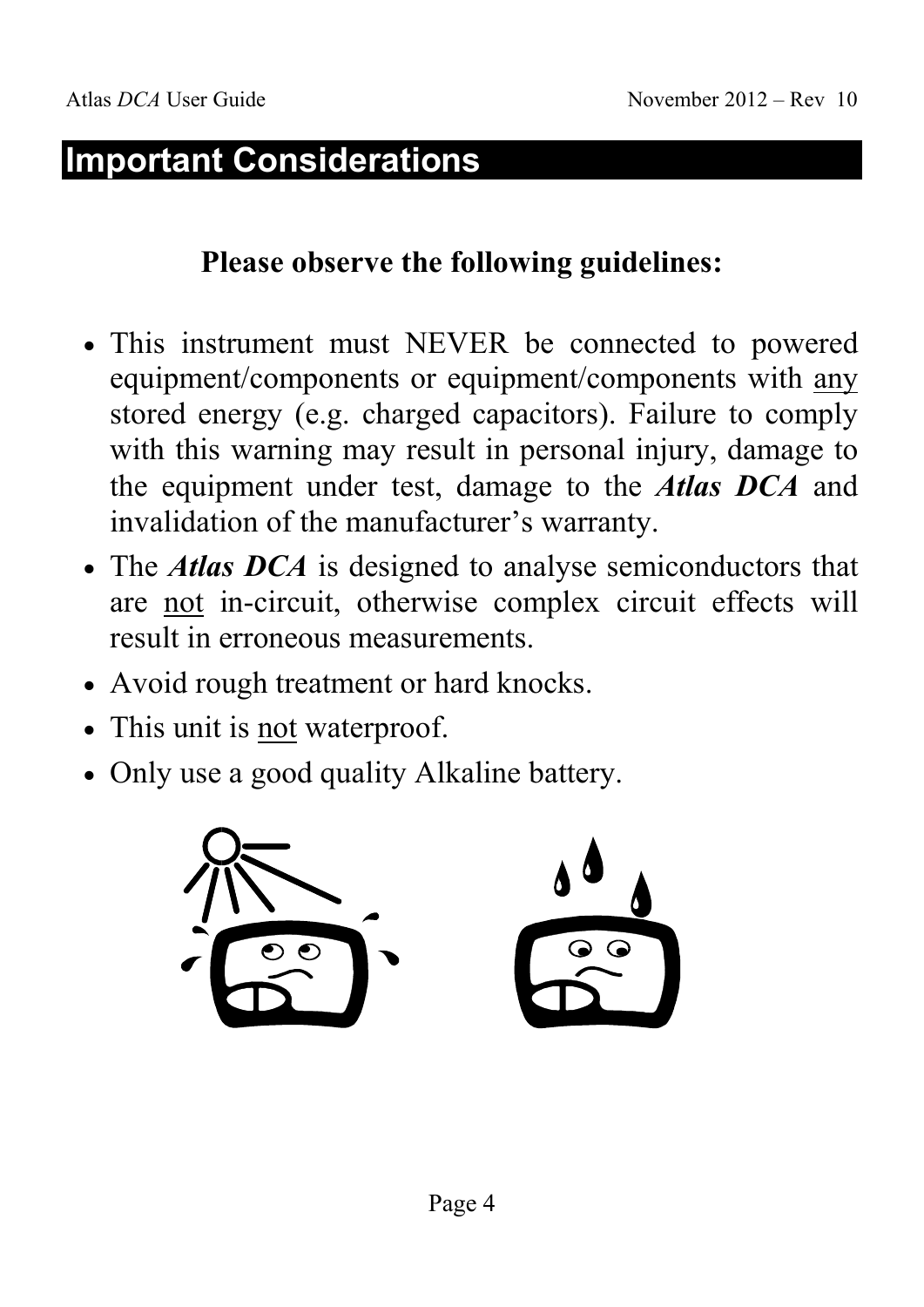# **Analysing Components**

The *Atlas DCA* is designed to analyse discrete, unconnected, unpowered components. This ensures that external connections don't influence the measured parameters. The three test probes can be connected to the component any way round. If the component has only two terminals, then any pair of the three test probes can be used.

Atlas DCA55  $Rx.x$ is analysing....

The *Atlas DCA* will start component analysis when the **on-test** button is pressed.

Depending on the component type, analysis may take a few seconds to complete, after which, the results of the analysis are displayed. Information is displayed a "page" at a time, each page can be displayed by briefly pressing the **scroll-off** button.

The arrow symbol on the display indicates that more pages are available to be viewed.

Although the *Atlas DCA* will switch itself off if left unattended, you can manually switch the unit off by holding down the **scroll-off** button for a couple of seconds.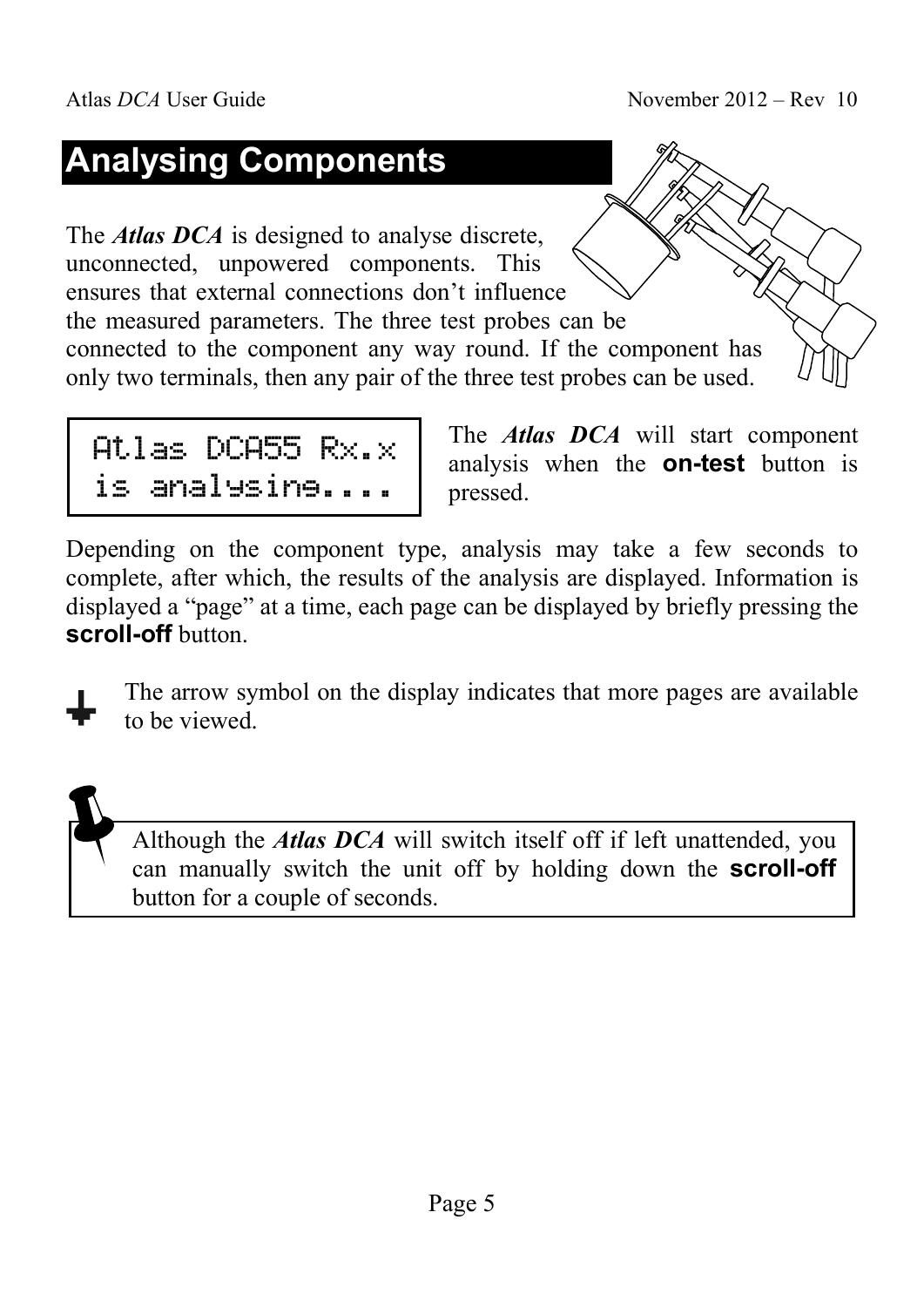If the *Atlas DCA* cannot detect any component between any of the test probes, the following message will be displayed:

If the component is not a supported component type, a faulty component or a component that is being tested incircuit, the analysis may result in the following message being displayed:

Some components may be faulty due to a shorted junction between a pair of the probes. If this is the case, the following message (or similar) will be displayed:

If all three probes are shorted (or very low resistance) then the following message will be displayed:

No component detected

Unknown/Faulty component

Short circuit on Green Blue

Short circuit on Red Green Blue

It is possible that the *Atlas DCA* may detect one or more diode junctions or other component type within an unknown or faulty part. This is because many semiconductors comprise of PN (diode) junctions. Please refer to the section on diodes and diode networks for more information.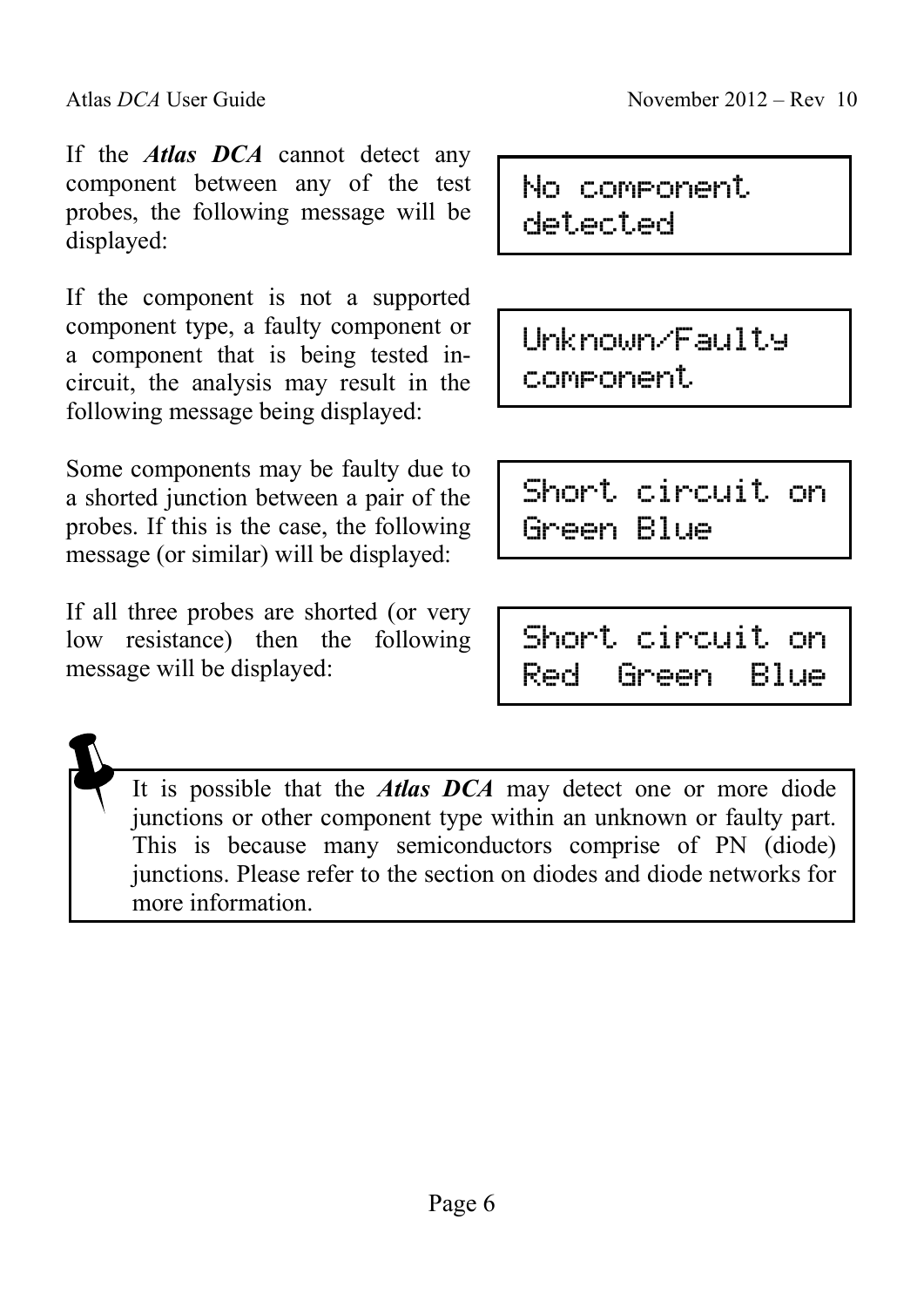# **Diodes**

The *Atlas DCA* will analyse almost any type of diode. Any pair of the three test clips can be connected to the diode, any way round. If the unit detects a single diode, the following message will be displayed:

Diode or diode junction(s)

RED GREEN BLUE Anod Cath

Forward voltage Vf=0.67V

Test current If=4.62mA

Pressing the **scroll-off** button will then display the pinout for the diode. In this example, the Anode of the diode is connected to the Red test clip and the Cathode is connected to the Green test clip, additionally, the Blue test clip is unconnected. The forward voltage drop is then displayed, this gives an indication of the diode technology. In this example, it is likely that the diode is a silicon diode. A germanium or Schottky diode may yield a forward voltage of about 0.25V. The current at which the diode was tested is also displayed.

Note that the *Atlas DCA* will detect only one diode even if two diodes are connected in series when the third test clip is not connected to the junction between the diodes. The forward voltage drop displayed however will be the voltage across the whole series combination.

The *Atlas DCA* will determine that the diode(s) under test is an LED if the measured forward voltage drop exceeds 1.50V. Please refer to the section on LED analysis for more information.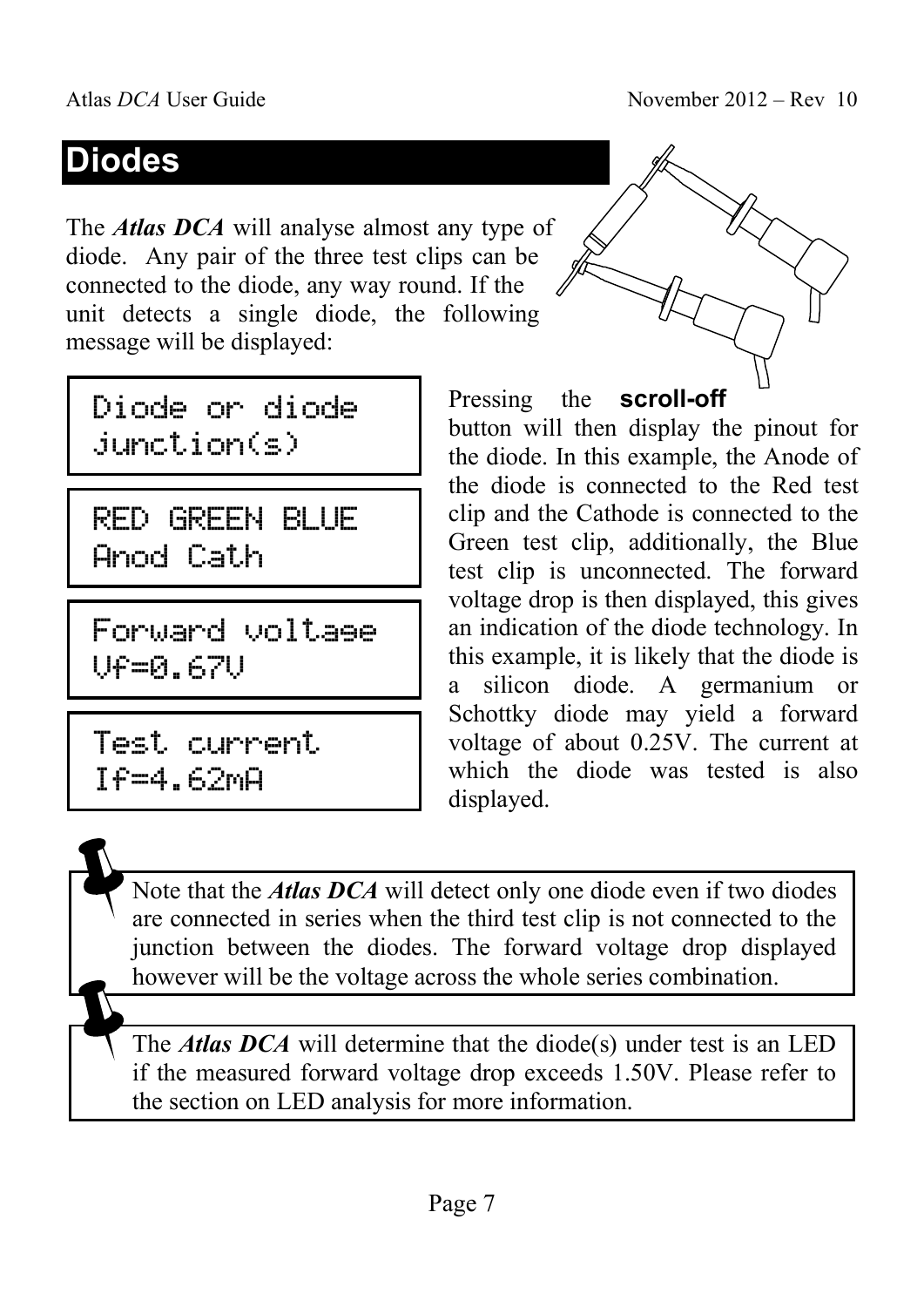# **Diode Networks**

The *Atlas DCA* will intelligently identify popular types of three terminal diode networks. For three terminal devices such as SOT-23 diode networks, the three test clips must all



be connected, any way round. The instrument will identify the type of diode network and then display information regarding each detected diode in sequence. The following types of diode networks are automatically recognised by the *Atlas DCA*:

Common cathode diode network

Common anode diode network





Both cathodes connected together, such as the BAV70 device.

Anodes of each diode are connected together, the BAW56W is an example.

Series diode network

will be displayed.

voltage drop of the diode.

Following the component identification, the details of each diode in the network

Firstly, the pinout for the diode is displayed, followed by the electrical information, forward voltage drop and the current at which the diode was tested. The value of the test current depends on the measured forward

Here, each diode is connected in series. An example is the BAV99.

Pinout for D1...

RED GREEN BLUE Cath Anod

Forward voltage D1 Vf=0.64V

Following the display of all the details for the first diode, the details of the second diode will then be displayed.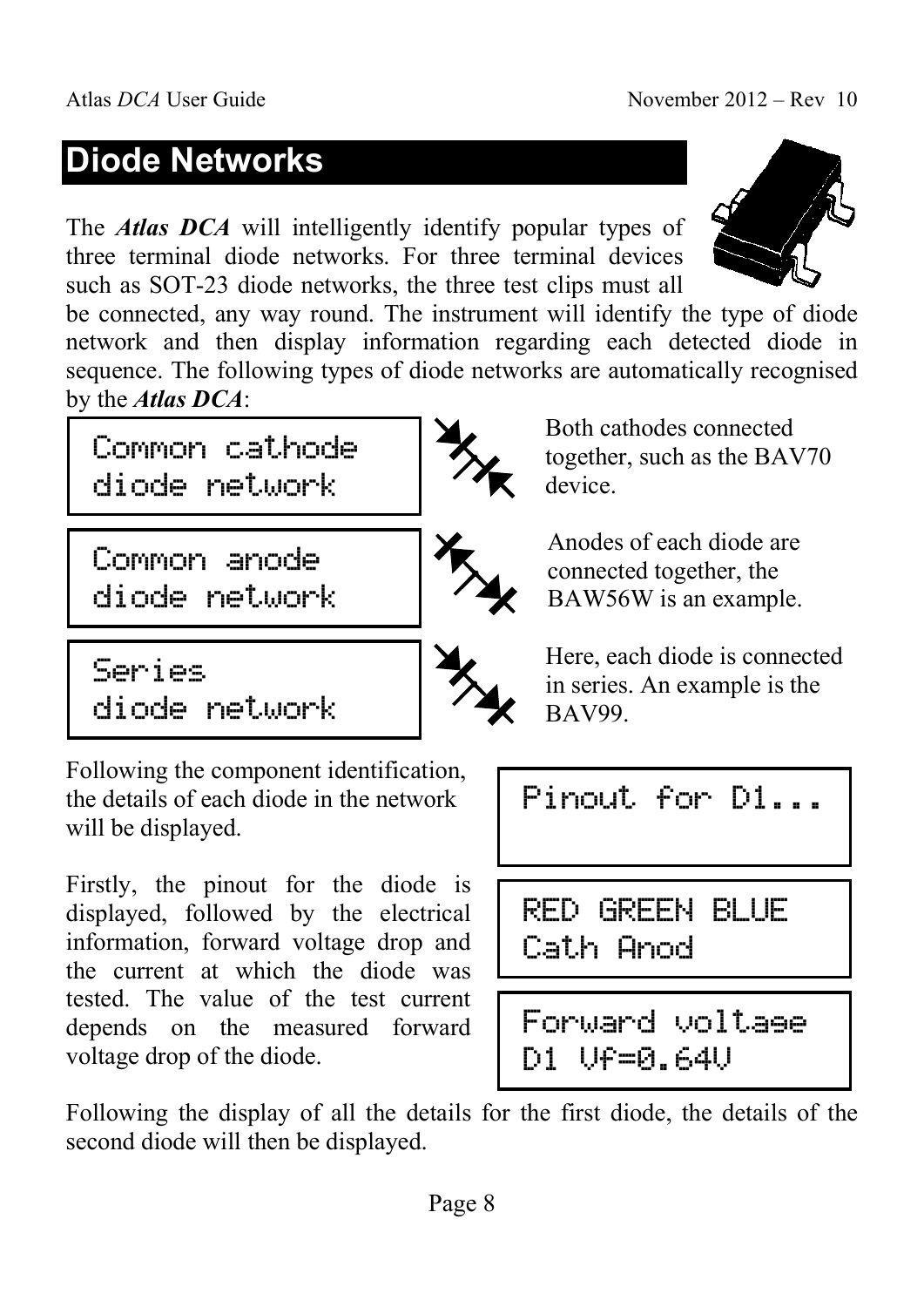# **LEDs**

An LED is really just another type of diode, however, the *Atlas DCA* will determine that an LED or LED network has been detected if the measured forward voltage drop is larger than 1.5V. This also enables the *Atlas DCA* to intelligently identify bicolour LEDs, both two-terminal and three-terminal varieties.

LED or diode junction(s)

RED GREEN BLUE Cath Anod

Forward voltage Vf=1.92V

Like the diode analysis, the pinout, the forward voltage drop and the associated test current is displayed.

Here, the Cathode (-ve) LED terminal is connected to the Green test clip and the Anode (+ve) LED terminal is connected to the Blue test clip.

In this example, a simple green LED yields a forward voltage drop of 1.92V.

The test current is dependant on the forward voltage drop of the LED, here the test current is measured as 3.28mA.

If=3.28mA

Test current

Some blue LEDs (and their cousins, white LEDs) require high forward voltages and may not be detected by the *Atlas DCA*.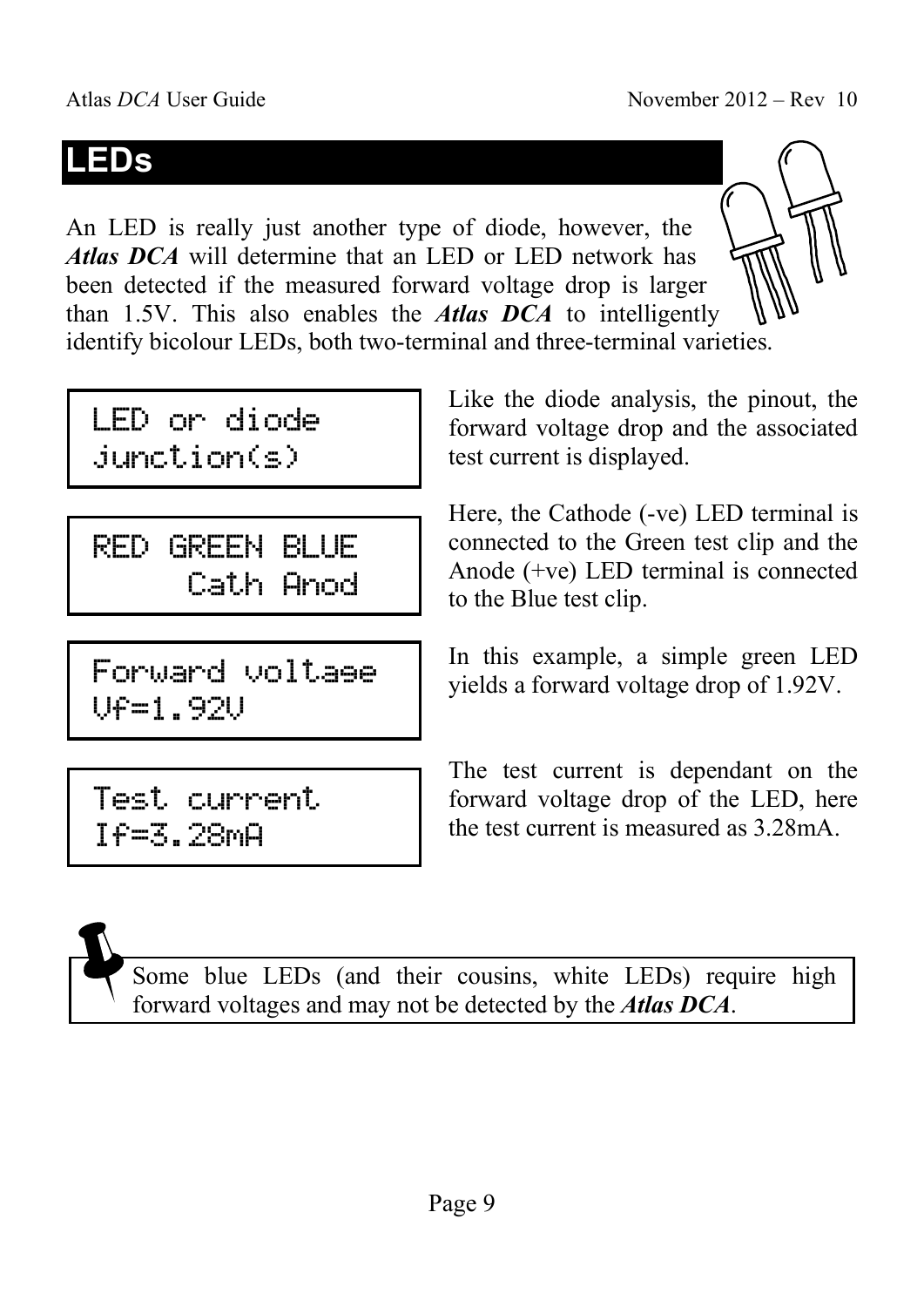# **Bicolour LEDs**

Bicolour LEDs are automatically identified. If your LED has 3 leads then ensure they are all connected, in any order.

A two terminal bicolour LED consists of two LED chips which are connected in inverse parallel within the LED body. Three terminal bicolour LEDs are made with either common anodes or common cathodes.



Three terminal bicolour LED

The details of each LED in the package will then be displayed in a similar way to the diode networks detailed earlier.

The pinout for the  $1<sup>st</sup>$  LED is displayed. Remember that this is the pinout for just one of the two LEDs in the package.

Interestingly, the voltage drops for each LED relate to the different colours within the bicolour LED. It may therefore be possible to determine which lead is connected to each colour LED within the device. Red LEDs often have the lowest forward voltage drop, followed by yellow LEDs, green LEDs and finally, blue LEDs.

Here a two terminal LED has been detected.

This message will be displayed if the unit has detected a three terminal LED.



Pinout for D1...

RED GREEN BLUE Anod Cath

Forward voltage D1 Vf=1.98V

Test current D1 If=3.22mA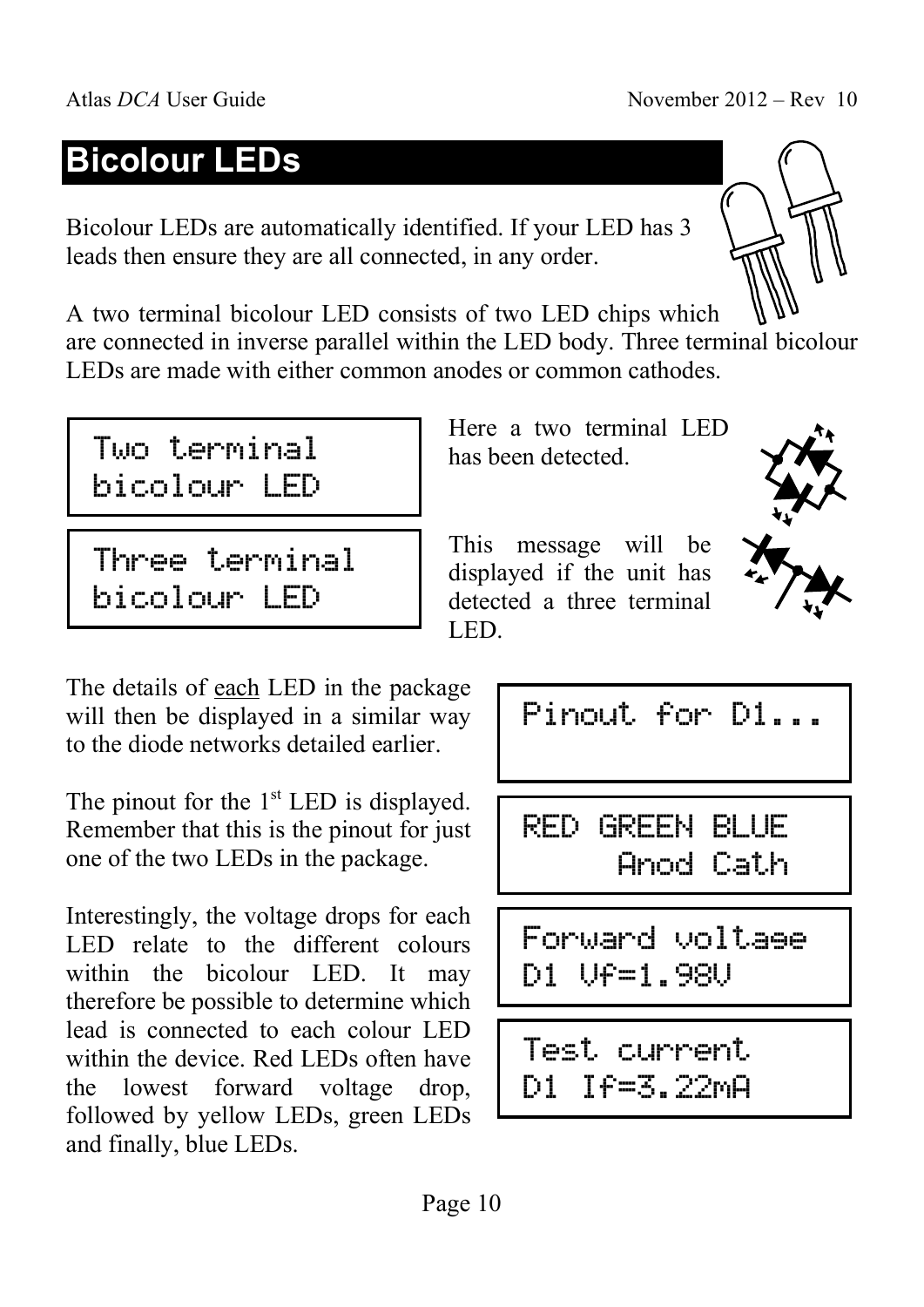# **Bipolar Junction Transistors (BJTs)**

Bipolar Junction Transistors are simply "conventional" transistors, although variants of these do exist such as Darlingtons, diode protected (free-wheeling diode), resistor shunted types and combinations of these types. All of these variations are automatically identified by the *Atlas DCA*.

Bipolar Junction Transistors are available in two main types, NPN and PNP. In this example, the unit has detected a Silicon PNP transistor.

PNP Germanium Transistor

The unit will determine that the transistor is Germanium only if the baseemitter voltage drop is less than 0.55V.

NPN Darlington

Transistor



display a similar message to this:

 Note that the *Atlas DCA* will determine that the transistor under test is a Darlington type if the base-emitter voltage drop is greater than 1.00V for devices with a base-emitter shunt resistance of greater than 60 $k\Omega$  or if the base-emitter voltage drop is greater than 0.80V for devices with a base-emitter shunt resistance of less than 60kΩ. The measured base-emitter voltage drop is displayed as detailed later in this section.



PNP Silicon Transistor

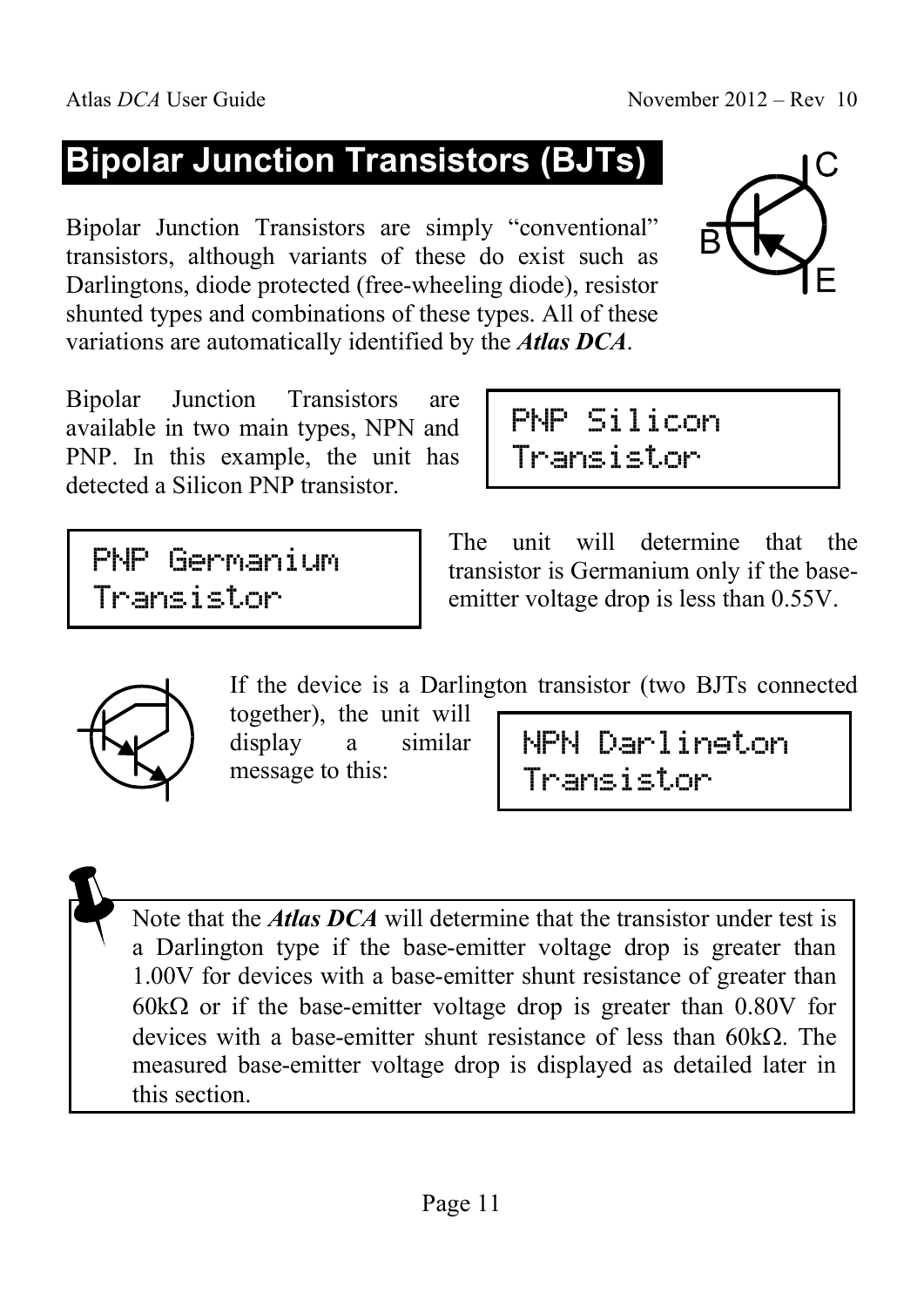Pressing the **scroll-off** button will result in the transistor's pinout being displayed.

Here, the instrument has identified that the Base is connected to the Red test clip, the Collector is connected to the Green test clip and the Emitter is connected to the Blue test clip.

#### **Transistor Special Features**

Many modern transistors contain additional special features. If the *Atlas DCA* has detected any special features, then the details of these features are displayed next after pressing the **scroll-off** button. If there are no special features detected then the next screen will be the transistor's current gain.

Some transistors, particularly CRT deflection transistors and many large Darlingtons have a protection diode inside their package connected between the collector and emitter.

The Philips BU505DF is a typical example of a diode protected bipolar transistor. Remember that protection diodes are always internally connected



between the collector and the emitter so that they are normally reverse biased.

For NPN transistors, the anode of the diode is connected to the emitter of the transistor. For PNP transistors, the anode of the diode is connected to the collector of the transistor.



Diode protection

between C-E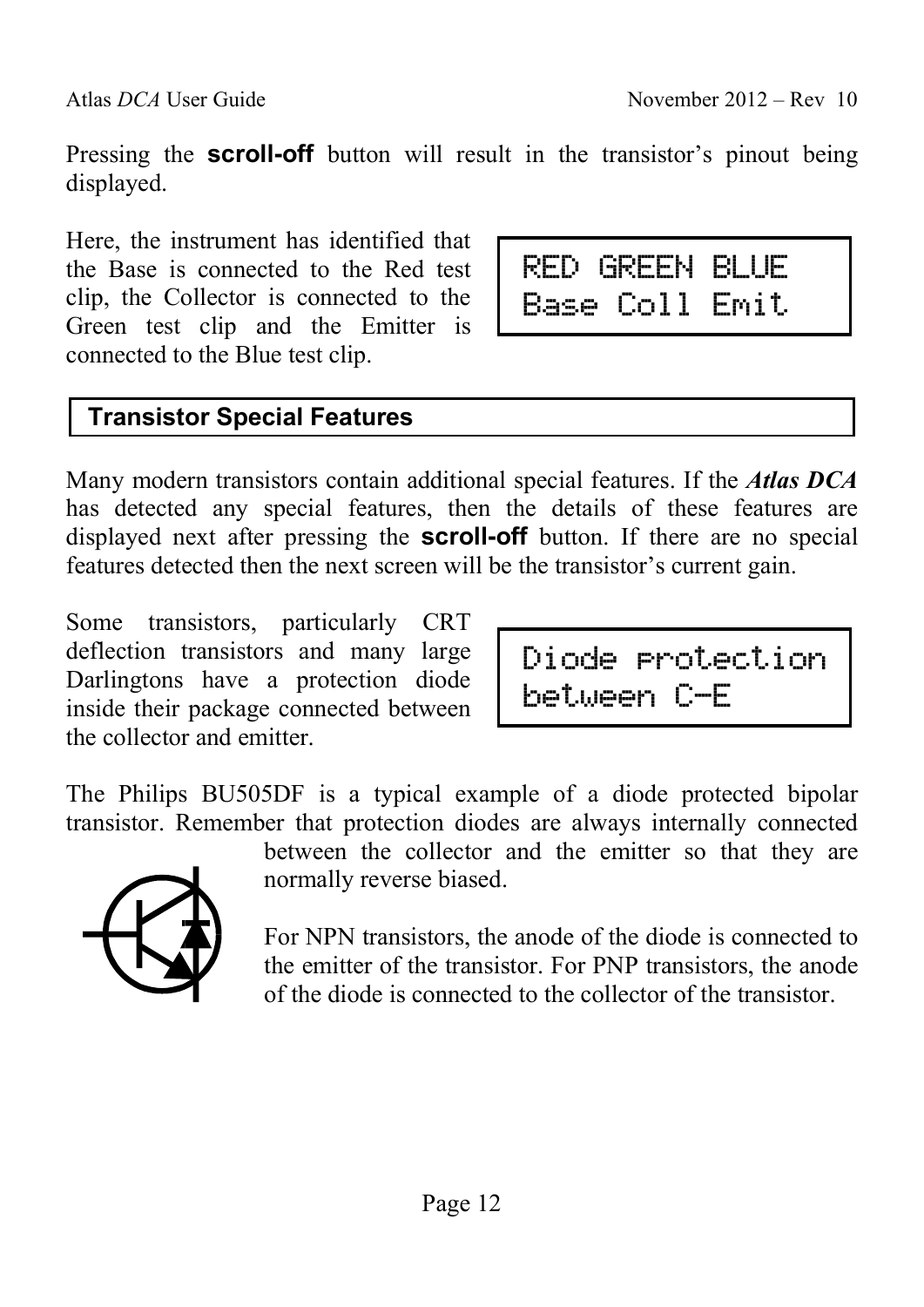Additionally, many Darlingtons and a few non-Darlington transistors also have a resistor shunt network between the base and emitter of the device.



The *Atlas DCA* can detect the resistor shunt if it has a resistance of typically less than 60kΩ.

The popular Motorola TIP110 NPN Darlington transistor contains internal resistors between the base and emitter.

When the unit detects the presence of a resistive shunt between the base and emitter, the display will show:

Additionally, the *Atlas DCA* will warn you that the accuracy of gain measurement  $(H_{FE})$  has been affected by the shunt resistor.

Resistor shunt between B-E

HFE not accurate due to B-E res

 It is important to note that if a transistor does contain a base-emitter shunt resistor network, any measurements of current gain  $(H_{FE})$  will be very low at the test currents used by the *Atlas DCA*. This is due to the resistors providing an additional path for the base current. The readings for gain however can still be used for comparing transistors of a similar type for the purposes of matching or gain band selecting. The *Atlas DCA* will warn you if such a condition arises as illustrated above.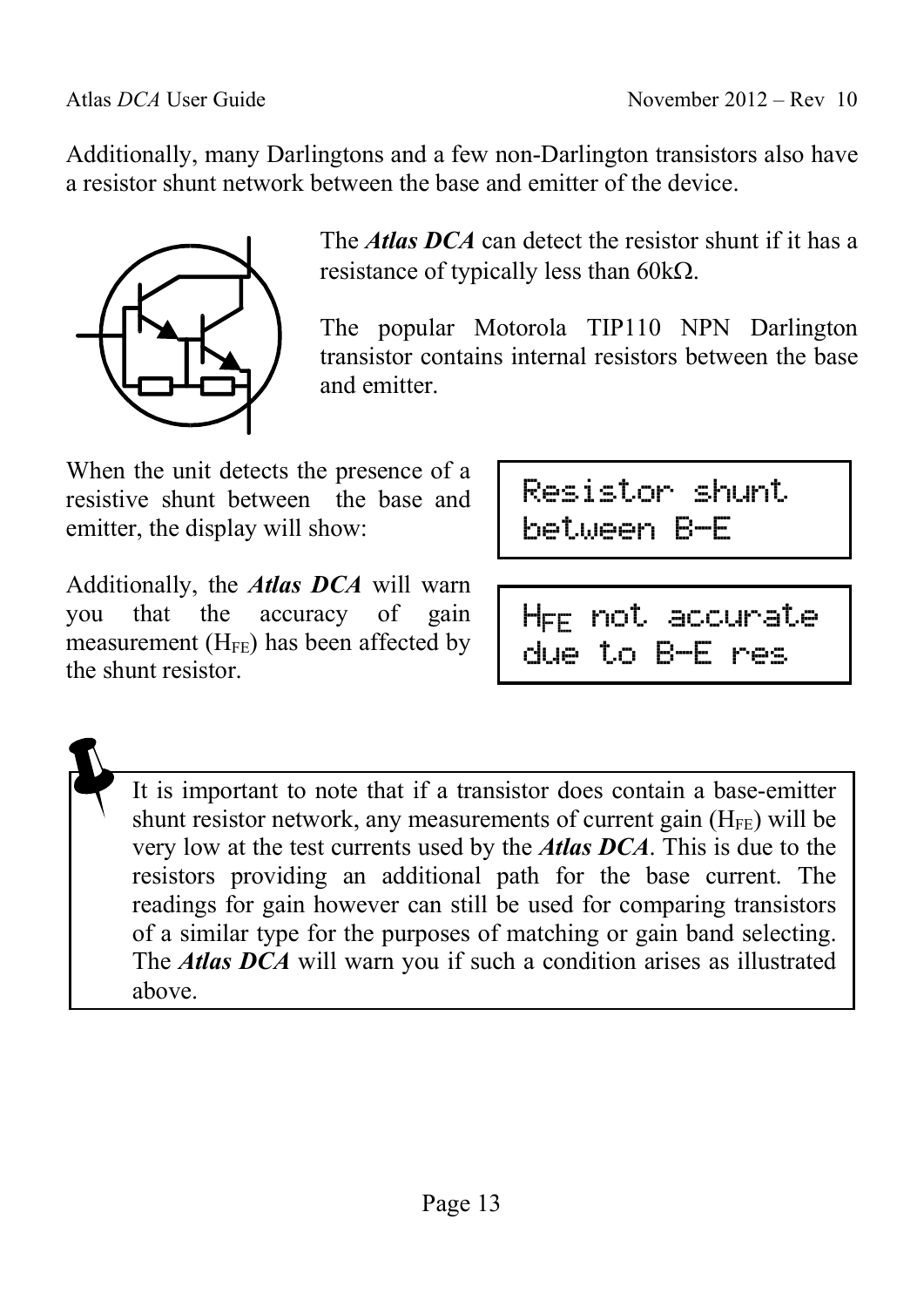#### **Faulty or Very Low Gain Transistors**

Faulty transistors that exhibit very low gain may cause the *Atlas DCA* to only identify one or more diode junctions within the device. This is because NPN transistors consist of a structure of junctions that behave like a common anode diode network. PNP transistors can appear to be common cathode diode



networks. The common junction represents the base terminal. This is normal

Common anode diode network for situations where the current gain is so low that it is immeasurable at the test currents used by the *Atlas DCA*.

 Please note that the equivalent diode pattern may not be correctly identified by the *Atlas DCA* if your transistor is a darlington type or has additional diode(s) in its package (such as a collector-emitter protection diode). This is due to multiple pn junctions that cannot be uniquely analysed.

In some circumstances, the unit may not be able to deduce anything sensible from the device at all, in which case you will see either of these messages:

Unknown/Faulty component

No component detected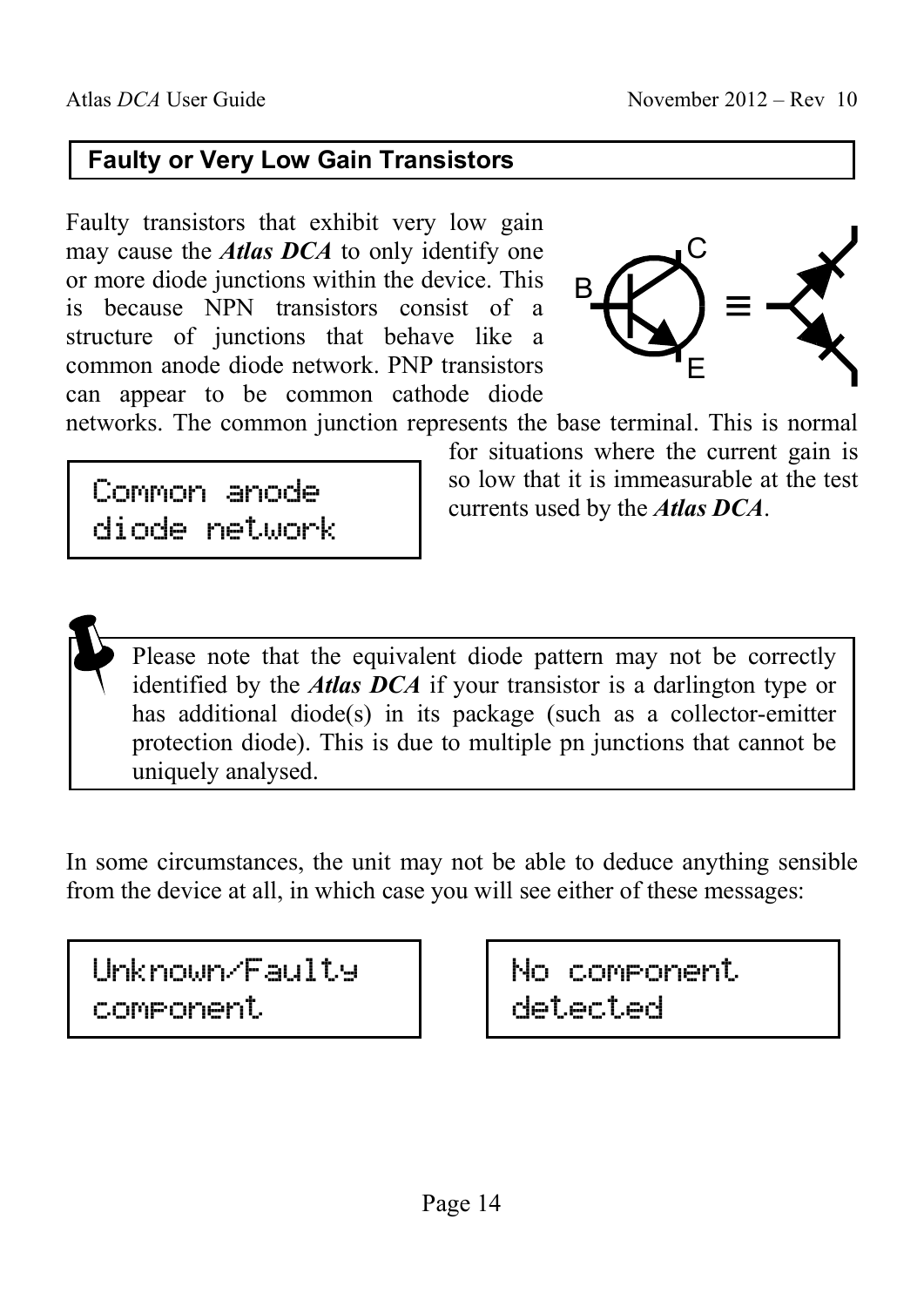#### **Current Gain (H<sub>FE</sub>)**

The DC current gain  $(H_{FE})$  is displayed after any special transistor features have been displayed.

DC current gain is simply the ratio of the collector current (less leakage) to the base current for a particular operating condition. The *Atlas DCA* measures  $H_{FE}$ at a collector current of 2.50mA and a collector-emitter voltage of between 2V and 3V.

Current gain  $H<sub>FF</sub>=126$ 

```
Test current 
Ic=2.50mA
```


The gain of all transistors can vary considerably with collector current, collector voltage and also temperature. The displayed value for gain therefore may not represent the gain experienced at other collector currents and voltages. This is particularly true for large devices.

Darlington transistors can have very high gain values and more variation of gain will be evident as a result of this.

Additionally, it is quite normal for transistors of the same type to have a wide range of gain values. For this reason, transistor circuits are often designed so that their operation has little dependence on the absolute value of current gain.

The displayed value of gain is very useful however for comparing transistors of a similar type for the purposes of gain matching or fault finding.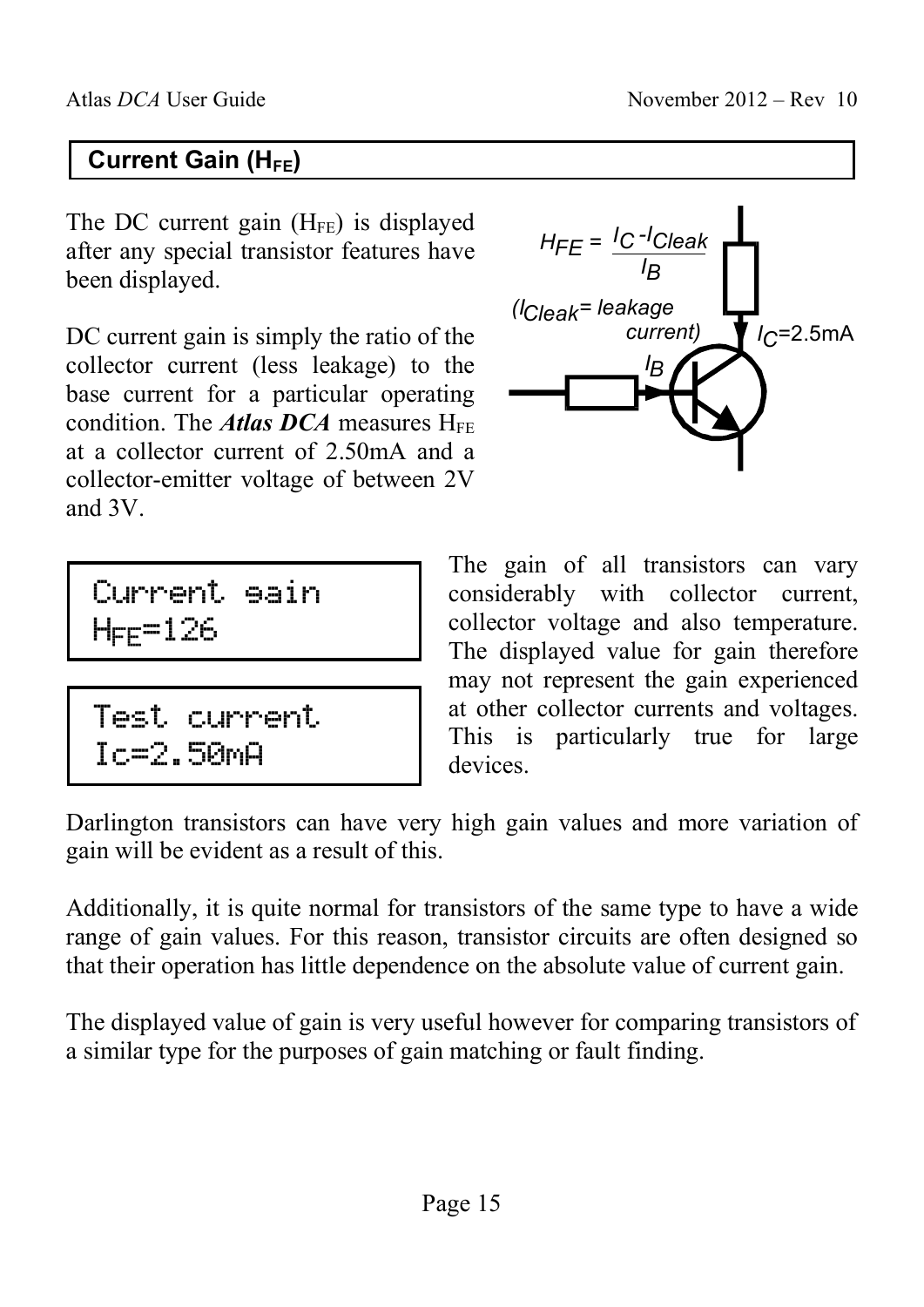#### **Base-Emitter Voltage Drop**

The DC characteristics of the base-emitter junction are displayed, both the base-emitter forward voltage drop and the base current used for the measurement.

B-E Voltage Vbe=0.77V

Test current Ib=4.52mA

$$
\overbrace{\phantom{aaaaa}}^{^{1B}}\underbrace{\qquad \qquad }_{\nu_{BE}}\underbrace{\qquad \qquad }_{\text{A}}\underbrace{\qquad \qquad }_{\text{B}}
$$

The forward base-emitter voltage drop can aid in the identification of silicon or germanium devices. Germanium devices can have base-emitter voltages as low as 0.2V, Silicon types exhibit readings of about 0.7V and Darlington transistors

can exhibit readings of about 1.2V because of the multiple base-emitter junctions being measured.

 Note that the *Atlas DCA* does not perform the base-emitter tests at the same base current as that used for the current gain measurement.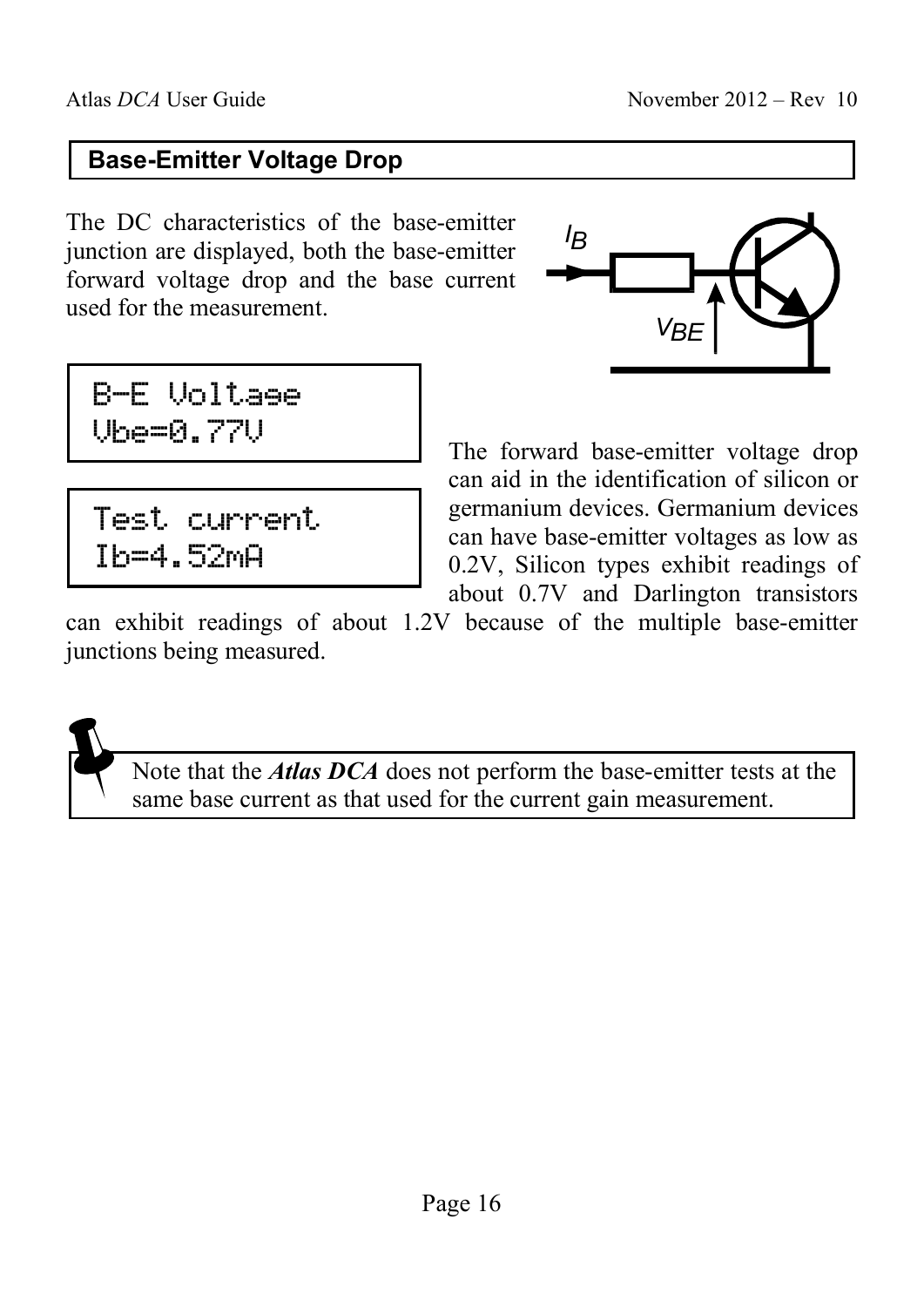#### **Collector Leakage Current**

The collector current that takes place when no base current is flowing is referred to as *Leakage Current*.

Most modern transistor exhibit extremely low values of leakage current, often less than 1µA, even for very high collector-emitter voltages.



Leakage current Ic=0.17mA

Older Germanium types however can suffer from significant collector leakage current, particular at high temperatures (leakage current can be very temperature dependant).

If your transistor is a Silicon type, you should expect to see a leakage current of close to 0.00mA unless the transistor is faulty.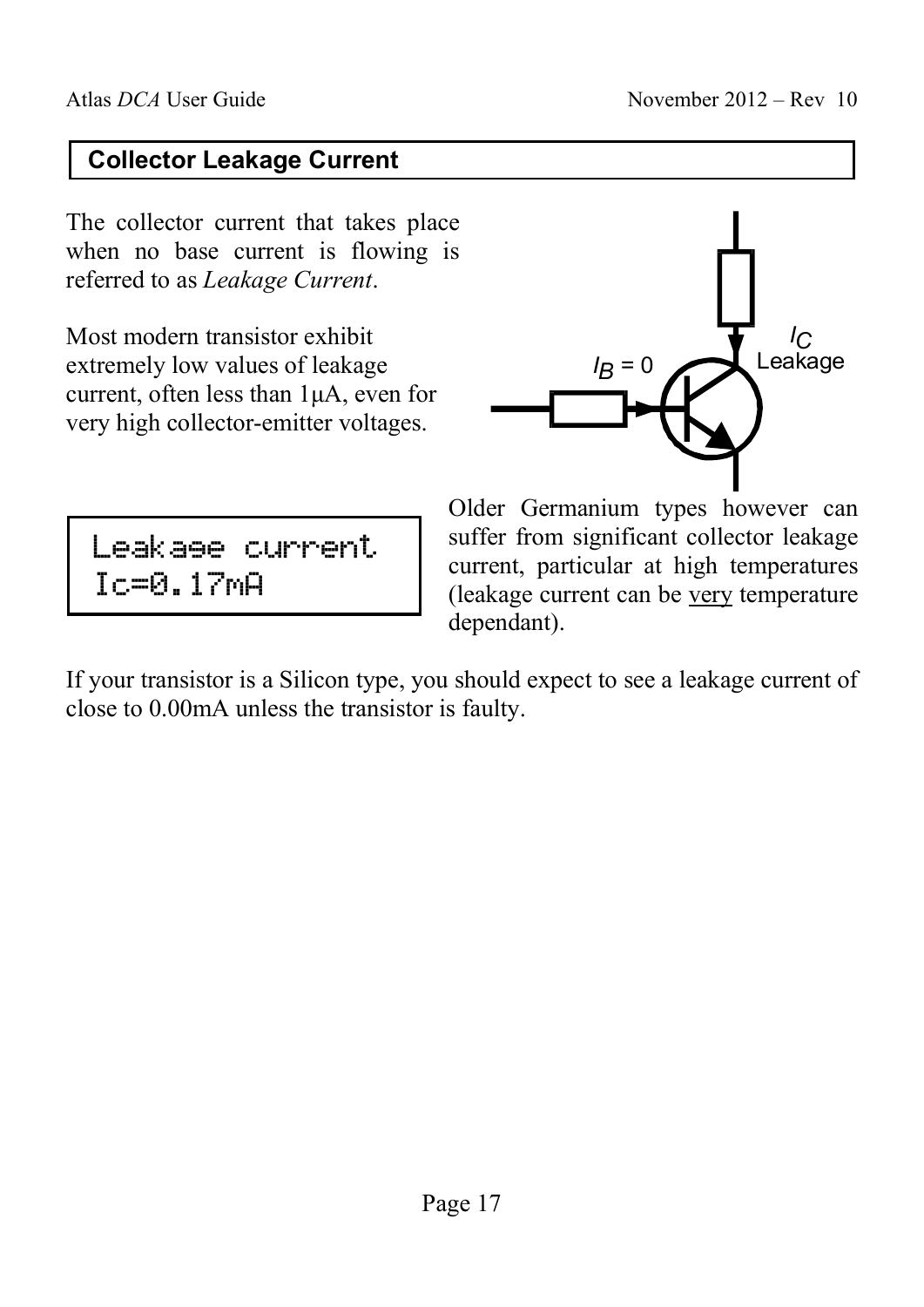# **Digital Transistors**

Digital transistors aren't really digital, they can act in both a linear or fully on/off mode. They're called "digital transistors" because they can be driven directly to digital outputs without the need for current limiting resistors.





These parts are most often found in surface mount packages but are becoming more common, particularly in mass produced electronic products.

The presence of the base resistor (and the base-emitter shunt resistor) means that it isn't possible for the Atlas DCA to measure the gain of the device, so only the device polarity (NPN/PNP) and pinout is shown.

NPN Digital Transistor

RED GREEN BLUE Emit Base Coll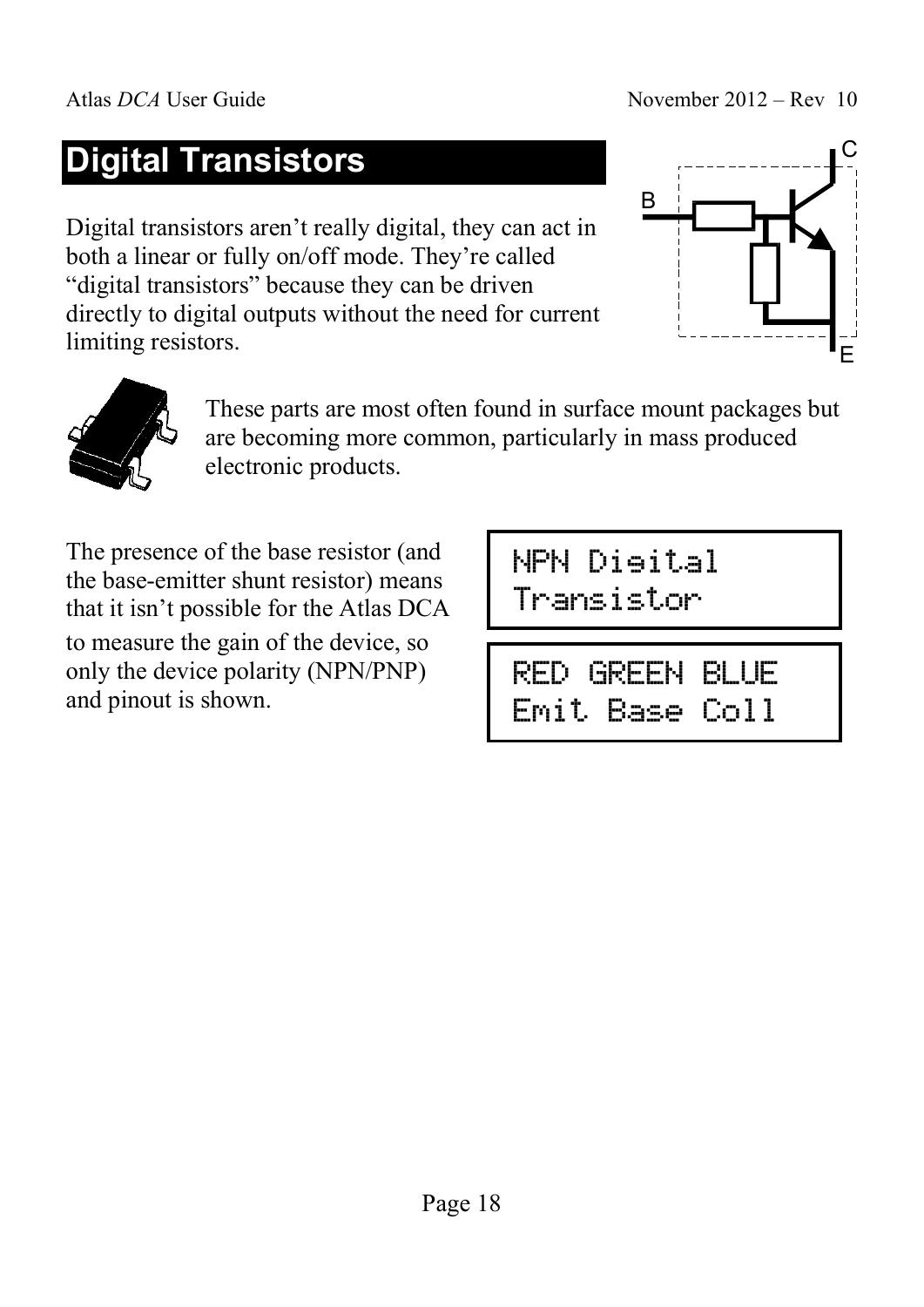# **Enhancement Mode MOSFETs**

MOSFET stands for *Metal Oxide Semiconductor Field Effect Transistor*. Like bipolar transistors, MOSFETs are available in two main types, N-Channel and P-Channel. Most modern MOSFETs are of the Enhancement Mode type, meaning that



the bias of the gate-source voltage is always positive (For N-Channel types). The other (rarer) type of MOSFET is the Depletion Mode type which is described in a later section.

MOSFETs of all types are sometimes known as IGFETs, meaning *Insulated Gate Field Effect Transistor*. This term describes a key feature of these devices, an insulated gate region that results in negligible gate current for both positive and negative gate-source voltages (up to the maximum allowed values of course, typically  $\pm 20V$ ).

The first screen to be displayed gives information on the type of MOSFET

detected. Pressing **scroll-off** will then result in the pinout of the MOSFET being displayed. The gate, source and drain are each identified.

An important feature of a MOSFET is the gate-source threshold voltage, the gatesource voltage at which conduction between the source and drain starts. The gate threshold is displayed following the pinout information.

|                                | ma ter<br>m | ----<br><br><br>"and forms   |
|--------------------------------|-------------|------------------------------|
| æ.<br>---<br>m<br>jest<br>`una | æ           | 18 H H<br>.<br>'nш<br>m<br>m |

Gate Threshold Vgs=3.47V

Test current Id=2.50mA

The *Atlas DCA* detects that drain-source conduction has started when it reaches 2.50mA.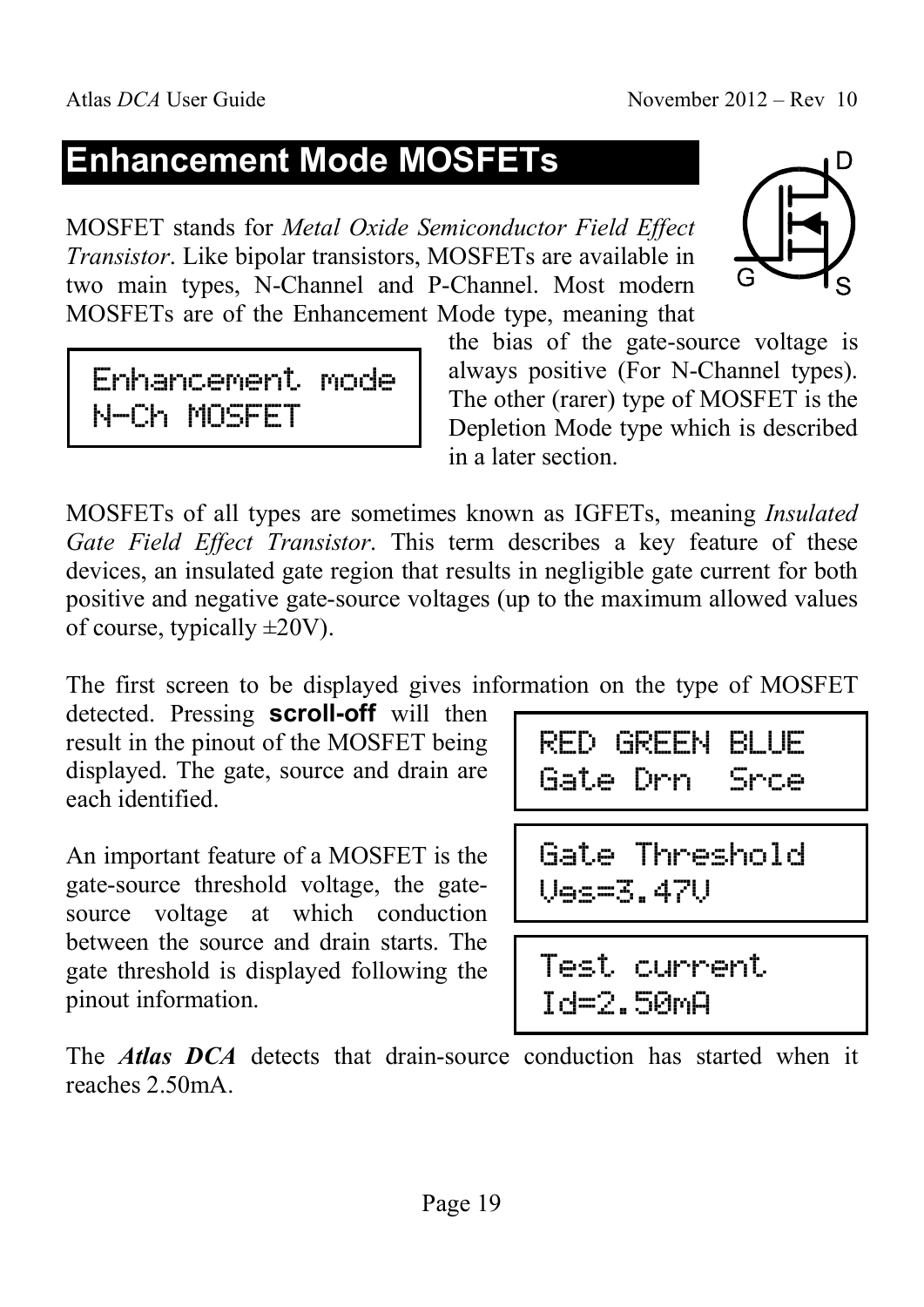# **Depletion Mode MOSFETs**

The fairly rare Depletion Mode MOSFET is very similar to the conventional Junction FET (JFET) except that the gate terminal is insulated from the other two terminals. The input resistance of these devices can typically be greater than  $1000MΩ$  for negative and positive gate-source voltages.



Depletion mode N-Ch MOSFET

Depletion Mode devices are characterised by the gate-source voltage required to control the drain-source current.

Modern Depletion Mode devices are generally only available in N-Channel varieties and will conduct current between its drain and source terminals even with a zero voltage applied across the gate and the source. The device can only be turned completely off by taking its gate significantly more negative than its source terminal, say –10V. It is this characteristic that makes them so similar to conventional JFETs.

Pressing **scroll-off** will cause the pinout screen to be displayed.

| --<br>m<br>. .<br>im | inn<br>inna                                                                  | ш<br>m<br>ilana "an" ilana                                   |
|----------------------|------------------------------------------------------------------------------|--------------------------------------------------------------|
| m<br>.               | . .<br><b>HH</b><br>--<br>┉<br>تسدا<br><br>`nne<br><b>THEFT</b><br>4007<br>w | mm<br>.<br><b>THE</b><br><b>BREE</b><br>Tung a<br><b>THE</b> |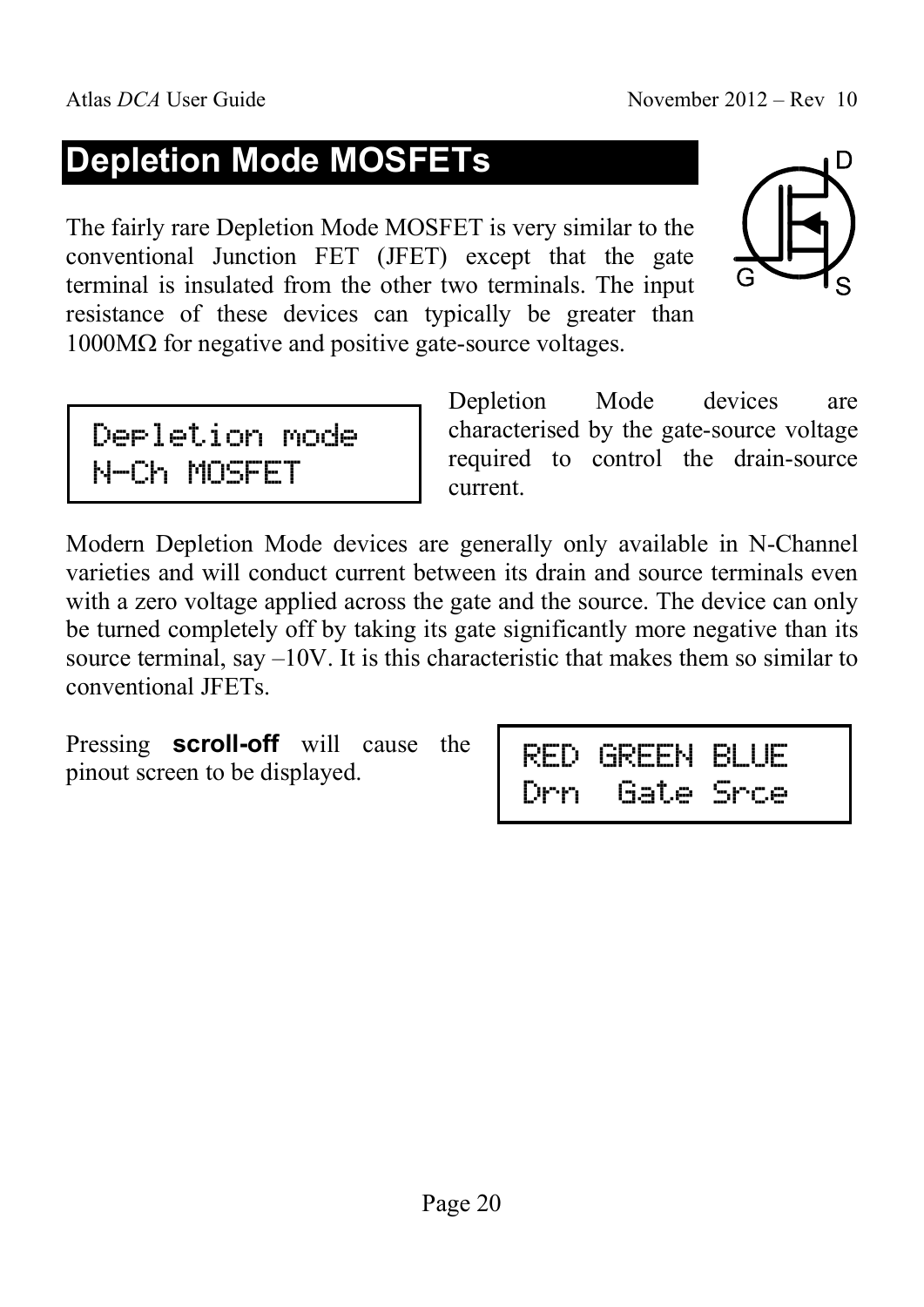# **Junction FETs (JFETs)**

Junction FETs are conventional Field Effect Transistors.

The voltage applied across the gate-source terminals controls current between the drain and source terminals. N-Channel

JFETs require a negative voltage on their gate with respect to their source, the more negative the voltage, the less current can flow between the drain and source.

P-Channel Junction FET

Unlike Depletion Mode MOSFETs, JFETs have no insulation layer on the gate. This means that although the input resistance between the gate and source is

normally very high (greater than  $100\text{M}\Omega$ ), the gate current can rise if the semiconductor junction between the gate and source or between the gate and drain become forward biased. This can happen if the gate voltage becomes about 0.6V higher than either the drain or source terminals for N-Channel devices or 0.6V lower than the drain or source for P-Channel devices.

Drain and Source not identified

RED GREEN BLUE Gate

The internal structure of JFETs is essentially symmetrical about the gate terminal, this means that the drain and source terminals are indistinguishable by the *Atlas DCA*. The JFET type and the gate terminal are identified however.

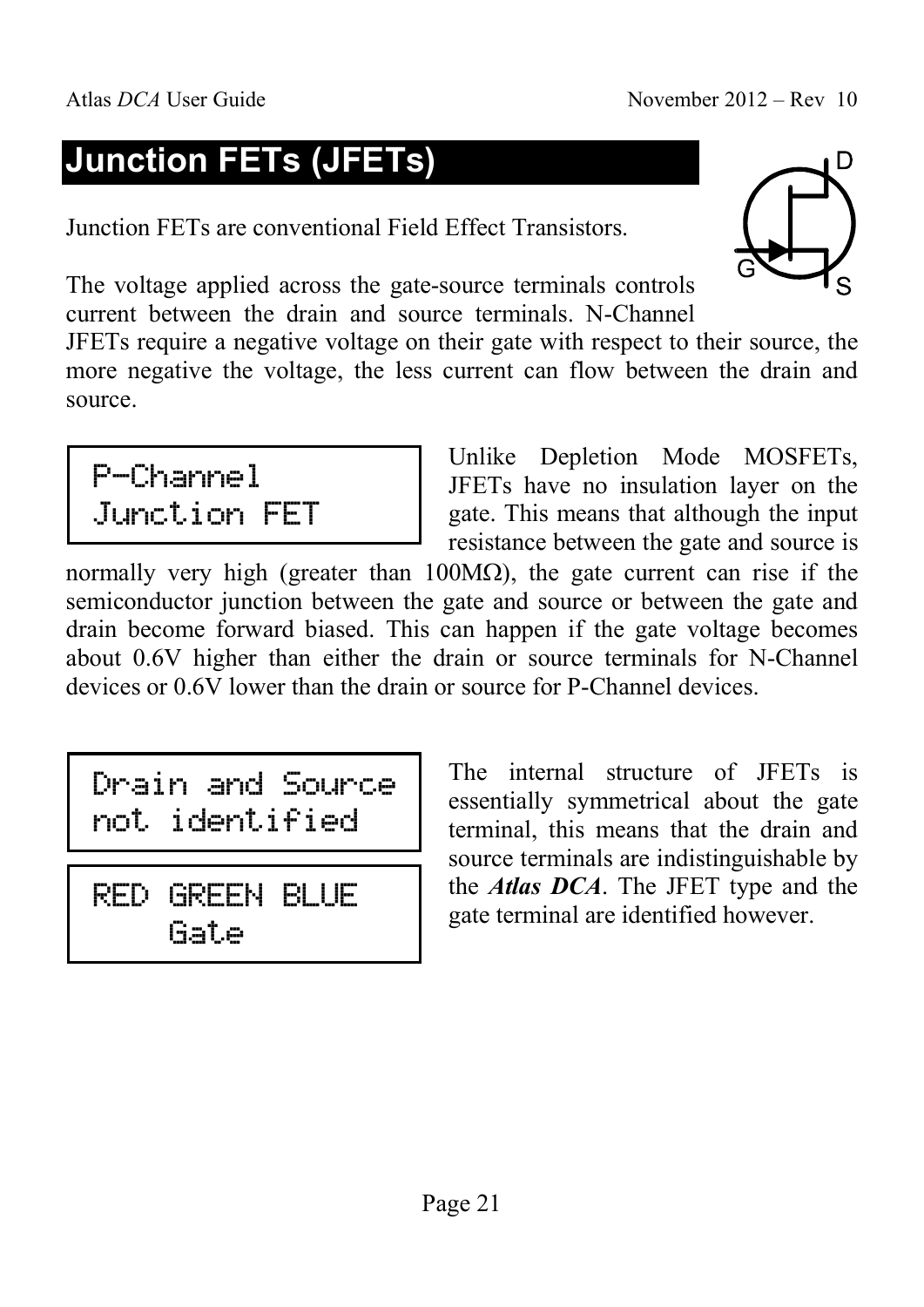# **Thyristors (SCRs) and Triacs**

Sensitive low power thyristors (Silicon Controlled Rectifiers - SCRs) and triacs that require gate currents and holding currents of less than 5mA can be identified and analysed with the *Atlas DCA*.

$$
\frac{1}{10^{4}} \sum_{k=1}^{M}
$$

Sensitive or low power thyristor

RED GREEN BLUE Gate Anod Cath

Triac terminals are the MT1, MT2 (MT standing for main terminal) and gate. MT1 is the terminal with which gate current is referenced.

| the next press of the <b>scroll-off</b> button. |  |
|-------------------------------------------------|--|
|                                                 |  |
|                                                 |  |

Thyristor terminals are the anode, cathode and the gate. The pinout of the thyristor under test will be displayed on

```
Sensitive or low 
power triac
```
RED GREEN BLUE MT1 MT2 Gate

 1. The unit determines that the device under test is a triac by checking the gate trigger quadrants that the device will reliably operate in. Thyristors operate in only one quadrant (positive gate current, positive anode current). Triacs can typically operate in three or four quadrants, hence their use in AC control applications.

 2. The test currents used by the *Atlas DCA* are kept low (<5mA) to eliminate the possibility of damage to a vast range of component types. Some thyristors and triacs will not operate at low currents and these types cannot be analysed with this instrument. Note also that if only one trigger quadrant of a triac is detected then the unit will conclude that it has found a thyristor. Please see the technical specifications for more details.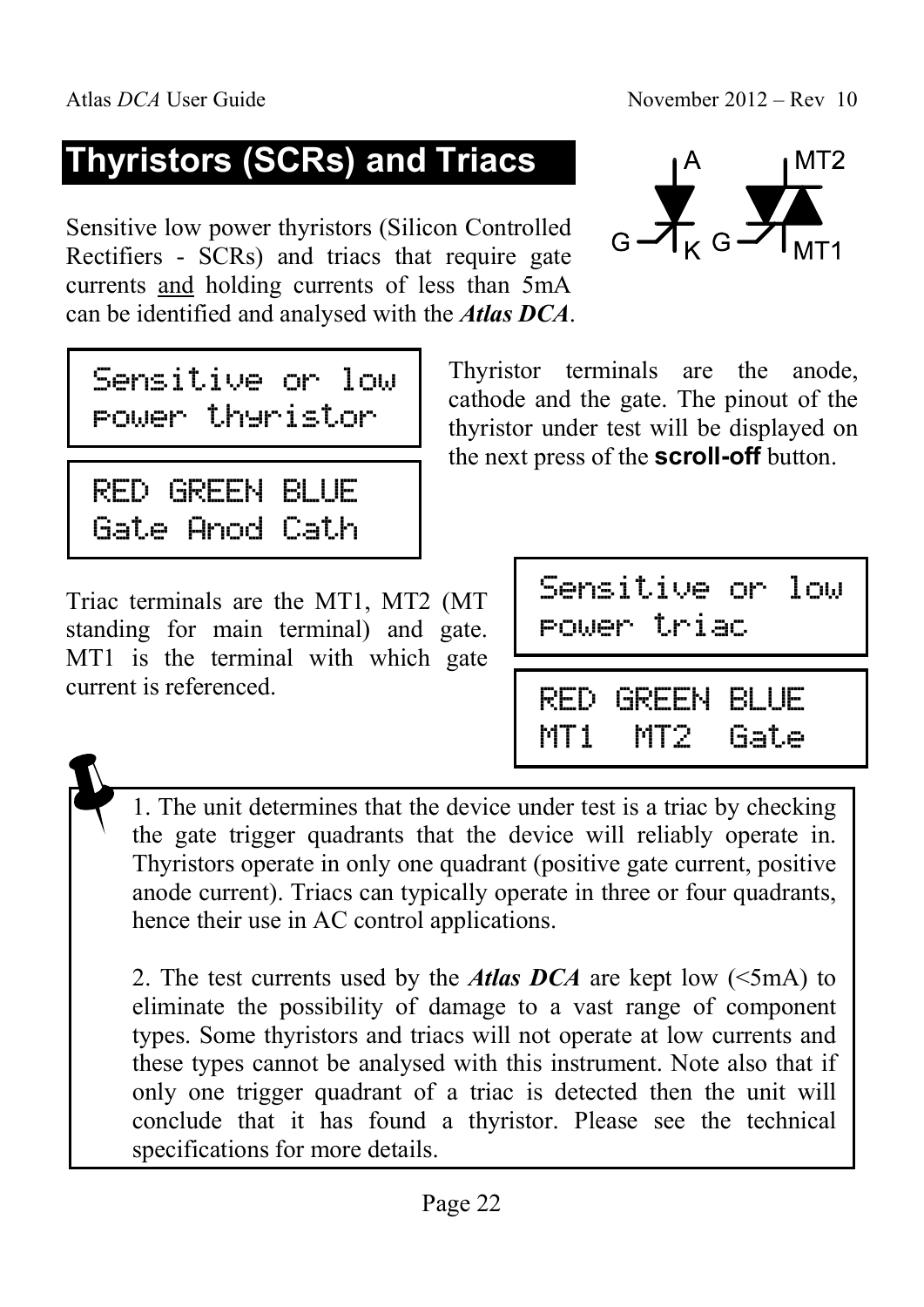# **Care of your** *Atlas DCA*

The *Peak Atlas DCA* should provide many years of service if used in accordance with this user guide. Care should be taken not to expose your unit to excessive heat, shock or moisture. Additionally, the battery should be replaced at least every 12 months to reduce the risk of leak damage.

If a low battery warning message appears, immediate replacement of the battery is recommended as measured parameters may be affected. The unit may however continue to operate.

| w | łat.t.<br>ふとい<br> |  |
|---|-------------------|--|
|---|-------------------|--|

The battery can be replaced by carefully opening the *Atlas DCA* by removing the three screws from the rear of the unit. Take care not to damage the electronics.



The battery should only be replaced with a high quality battery identical to, or equivalent to an Alkaline GP23A or MN21 12V (10mm diameter x 28mm length). Replacement batteries are available directly from Peak Electronic Design Limited and many good electronic/automotive outlets.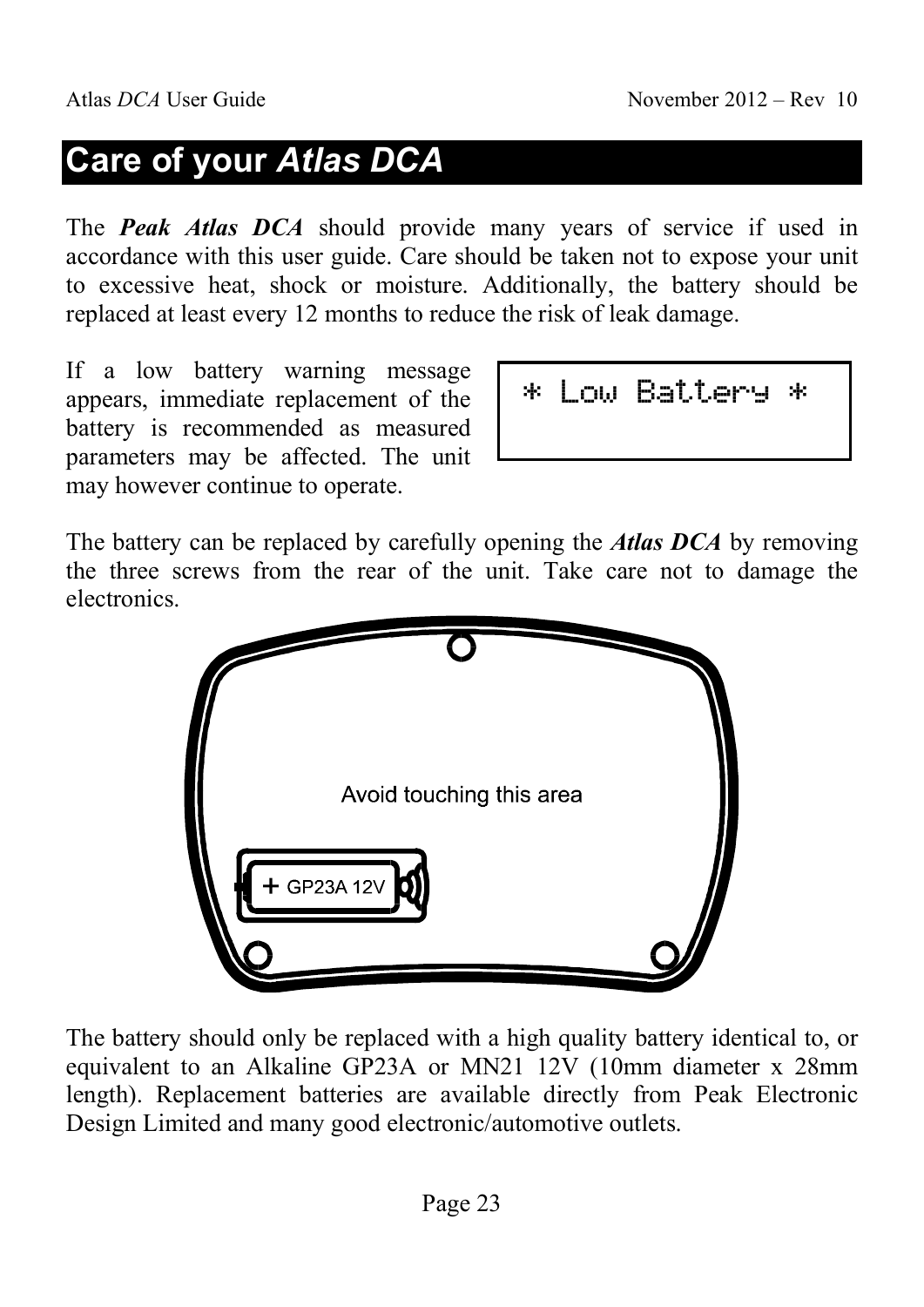# **Self Test Procedure**

Each time the *Atlas DCA* is powered up, a self test procedure is performed. In addition to a battery voltage test, the unit measures the performance of many internal functions such as the voltage and current sources, amplifiers, analogue to digital converters and test lead multiplexers. If any of these function measurements fall outside tight performance limits, a message will be displayed and the instrument will switch off automatically.

If the problem was caused by a temporary condition on the test clips, such as applying power to the test clips, then simply re-starting the *Atlas DCA* may clear the problem.

|       | Self test failed |
|-------|------------------|
| CODE: |                  |

If a persistent problem does arise, it is likely that damage has been caused by an external event such as excessive power being applied to the test clips or a large static discharge taking place. If the problem persists, please contact us for further advice, quoting the displayed fault code.

 If there is a low battery condition, the automatic self test procedure will not be performed. For this reason, it is highly recommended that the battery is replaced as soon as possible following a "Low Battery" warning.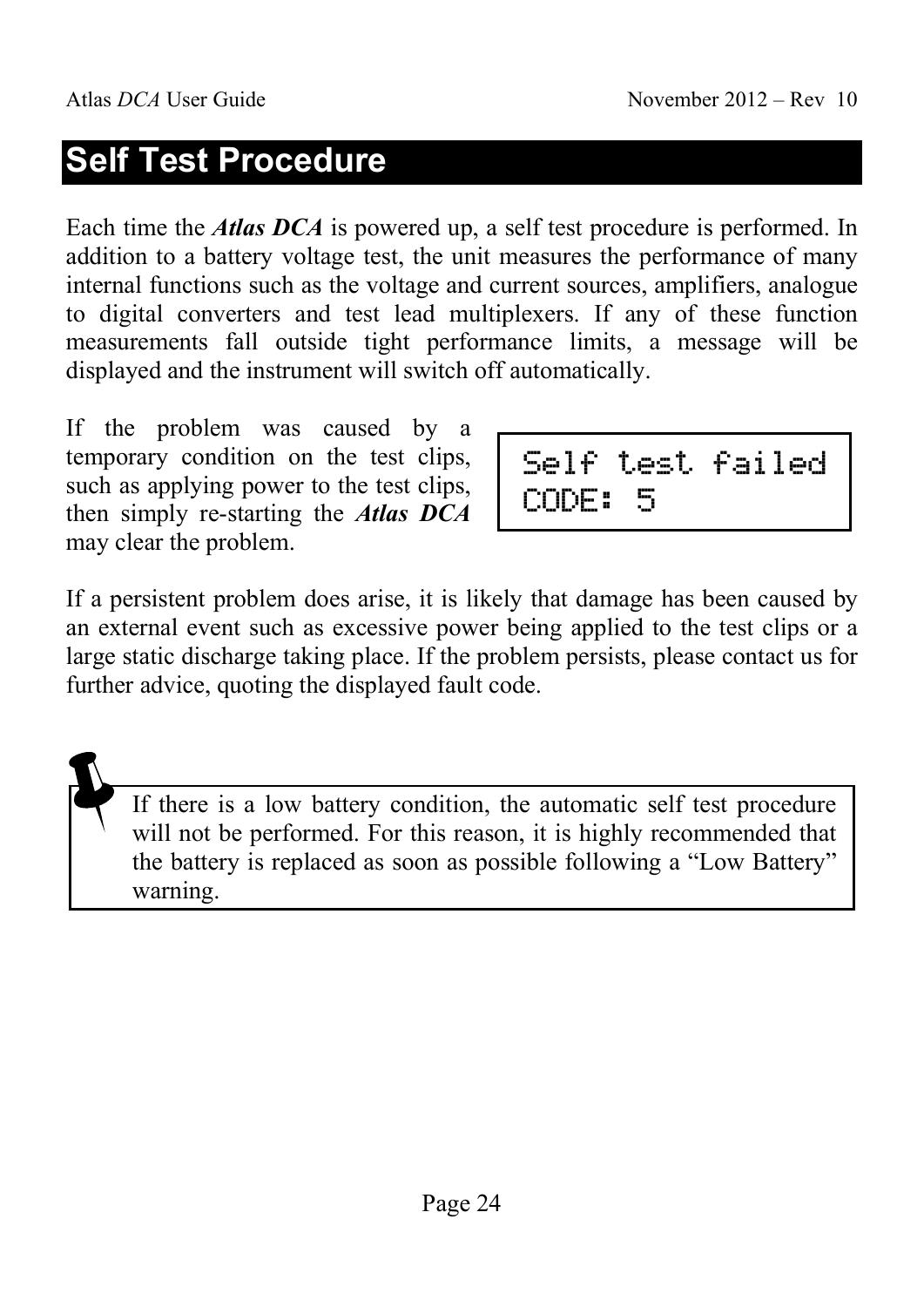# **Appendix A - Technical Specifications**

All values are at 25°C unless otherwise specified.

| Parameter                                | <b>Min</b>                        | <b>Typ</b>                      | <b>Max</b>         | <b>Note</b>    |
|------------------------------------------|-----------------------------------|---------------------------------|--------------------|----------------|
| Peak test current into S/C               | $-5.5mA$                          |                                 | 5.5mA              | 1              |
| Peak test voltage across O/C             | $-5.1V$                           |                                 | 5.1V               | $\mathbf{1}$   |
| Transistor gain range $(H_{FE})$         | $\overline{4}$                    |                                 | 20000              | $\overline{2}$ |
| Transistor gain accuracy                 |                                   | $\pm 3\% \pm 5$ H <sub>FE</sub> |                    | 2,8            |
| Transistor V <sub>CEO</sub> test voltage | 2.0V                              |                                 | 3.0V               | $\overline{2}$ |
| Transistor V <sub>BE</sub> accuracy      | $-2\% - 20mV$                     |                                 | $+2\% + 20mV$      | $\overline{8}$ |
| V <sub>BE</sub> for Darlington           | 0.95V                             | 1.00V                           | 1.80V              | $\overline{3}$ |
| V <sub>BE</sub> for Darlington (shunted) | 0.75V                             | 0.80V                           | 1.80V              | $\overline{4}$ |
| Acceptable transistor $V_{BE}$           |                                   |                                 | 1.80V              |                |
| Base-emitter shunt threshold             | $50k\Omega$                       | $60k\Omega$                     | $70k\Omega$        |                |
| BJT collector test current               | 2.45mA                            | 2.50mA                          | 2.55mA             |                |
| <b>BJT</b> acceptable leakage            |                                   |                                 | 0.7mA              | 6              |
| MOSFET gate threshold range              | 0.1V                              |                                 | 5.0V               | $\overline{5}$ |
| MOSFET threshold accuracy                | $-2\% - 20mV$                     |                                 | $+2\% + 20mV$      | $\overline{5}$ |
| <b>MOSFET</b> drain test current         | 2.45mA                            | 2.50mA                          | 2.55mA             |                |
| MOSFET gate resistance                   | $8k\Omega$                        |                                 |                    |                |
| Depletion drain test current             | 0.5mA                             |                                 | 5.5mA              |                |
| JFET drain-source test current           | 0.5mA                             |                                 | 5.5mA              |                |
| SCR/Triac gate test current              |                                   | 4.5mA                           |                    | $\overline{7}$ |
| <b>SCR/Triac load test current</b>       |                                   | 5.0 <sub>m</sub> A              |                    |                |
| Diode test current                       |                                   |                                 | 5.0 <sub>m</sub> A |                |
| Diode voltage accuracy                   | $-2\% - 20mV$                     |                                 | $+2\% + 20mV$      |                |
| $V_F$ for LED identification             | 1.50V                             |                                 | 4.00V              |                |
| Short circuit threshold                  |                                   | $10\Omega$                      |                    |                |
| Battery type                             | MN21 / L1028 / GP23A 12V Alkaline |                                 |                    |                |
| Battery voltage range                    | 7.50V                             | 12V                             |                    |                |
| Battery warning threshold                |                                   | 8.25V                           |                    |                |
| Dimensions (body)                        |                                   | 103 x 70 x 20 mm                |                    |                |

1. Between any pair of test clips.

2. Collector current of 2.50mA. Gain accuracy valid for gains less than 2000.

3. Resistance across reverse biased base-emitter  $> 60k\Omega$ .

4. Resistance across reverse biased base-emitter  $< 60 \text{k}\Omega$ .<br>5. Drain-source current of 2.50mA.

Drain-source current of 2.50mA.

6. Collector-emitter voltage of 5.0V.

7. Thyristor quadrant I, Triac quadrants I and III.

8. BJT with no shunt resistors. Please note, specifications subject to change.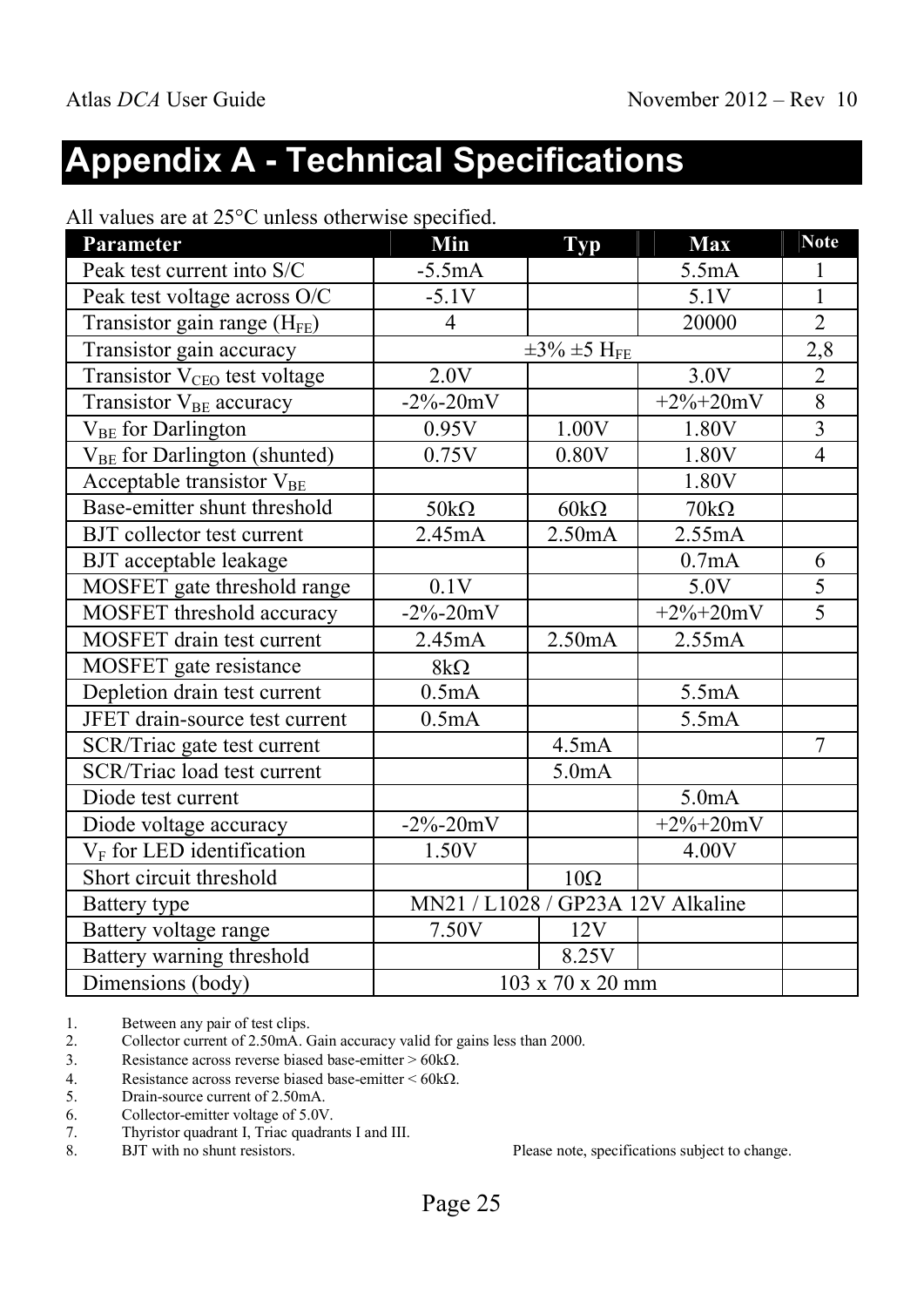# **Appendix B – Warranty Information**

#### **Peak Satisfaction Guarantee**

If for any reason you are not completely satisfied with the *Peak Atlas DCA* within 14 days of purchase you may return the unit to your distributor. You will receive a refund covering the full purchase price if the unit is returned in perfect condition.

#### **Peak Warranty**

The warranty is valid for 24 months from date of purchase. This warranty covers the cost of repair or replacement due to defects in materials and/or manufacturing faults.

The warranty does not cover malfunction or defects caused by:

- a) Operation outside the scope of the user guide.
- b) Unauthorised access or modification of the unit (except for battery replacement).
- c) Accidental physical damage or abuse.
- d) Normal wear and tear.

The customer's statutory rights are not affected by any of the above.

All claims must be accompanied by a proof of purchase.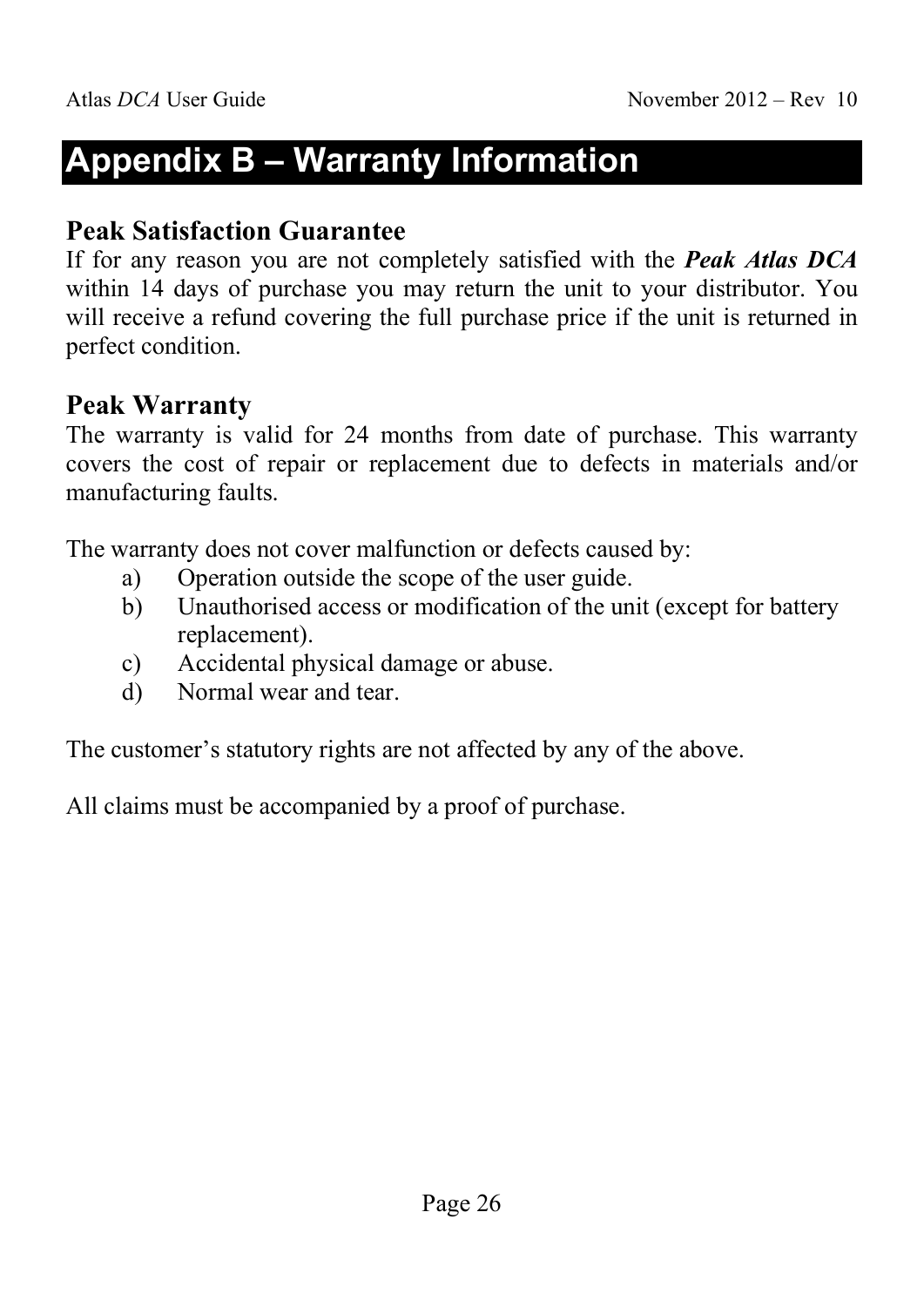# **Appendix C – Disposal Information**

#### **WEEE (Waste of Electrical and Electronic Equipment), Recycling of Electrical and Electronic Products**

#### **United Kingdom**

In 2006 the European Union introduced regulations (WEEE) for the collection and recycling of all waste electrical and electronic equipment. It is no longer permissible to simply throw away electrical and electronic equipment. Instead, these products must enter the recycling process.

Each individual EU member state has implemented the WEEE regulations into national law in slightly different ways. Please follow your national law when you want to dispose of any electrical or electronic products.

#### **More details can be obtained from your national WEEE recycling agency.**

If in doubt, you may send your Peak Product to us for safe and environmentally responsible disposal.

At Peak Electronic Design Ltd we are committed to continual product development and improvement. The specifications of our products are therefore subject to change without notice.

> © 2000-2012 Peak Electronic Design Limited - E&OE Designed and manufactured in the UK www.peakelec.co.uk Tel. +44 (0) 1298 70012 Fax. +44 (0) 1298 70046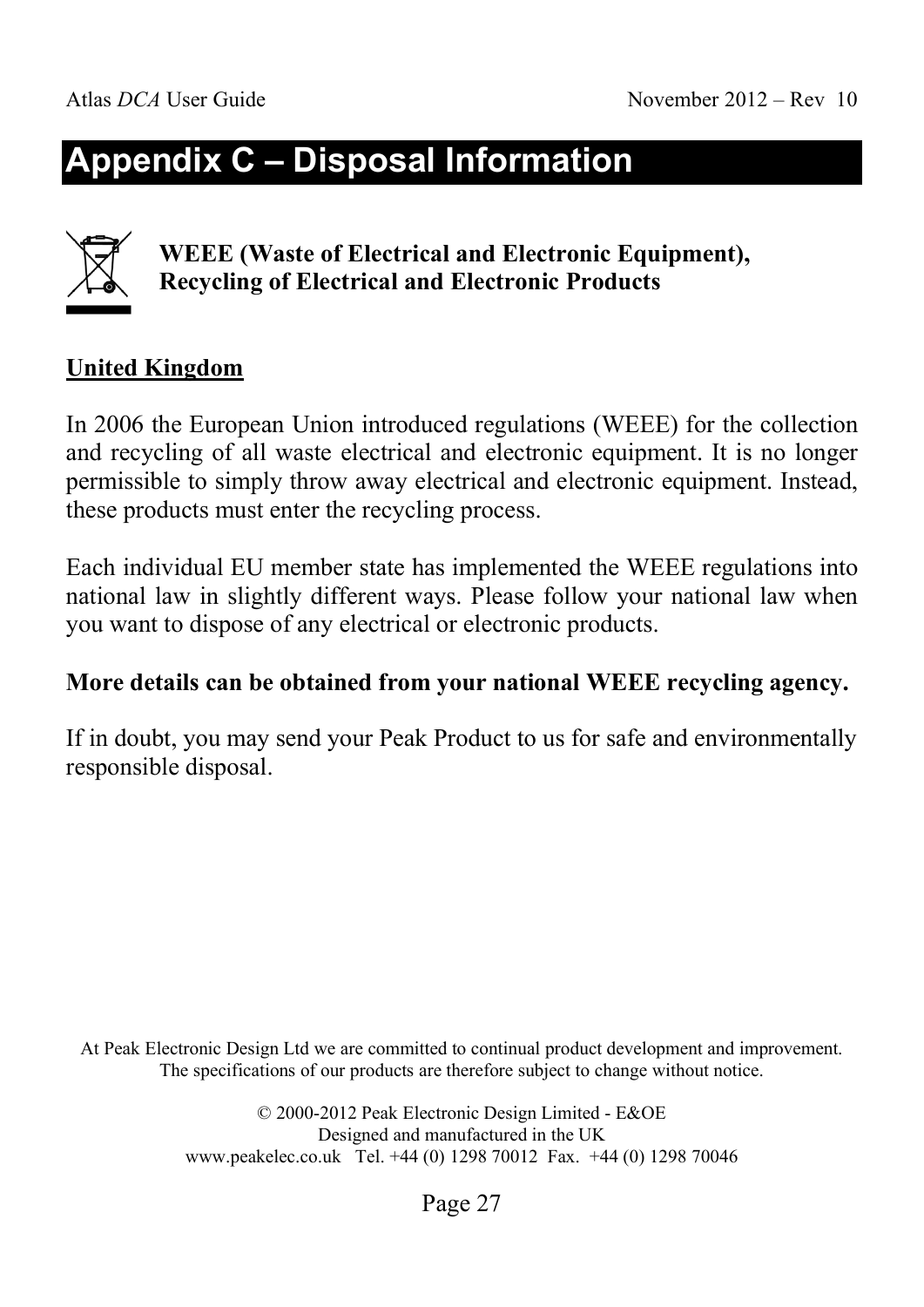

# **Peak Atlas** *LCR*

 *Passive Component Analyser Model LCR40* 



Designed and manufactured with pride in the UK

# **User Guide**

© Peak Electronic Design Limited 2002/2012

In the interests of development, information in this guide is subject to change without notice - E&OE

 $\epsilon$ 

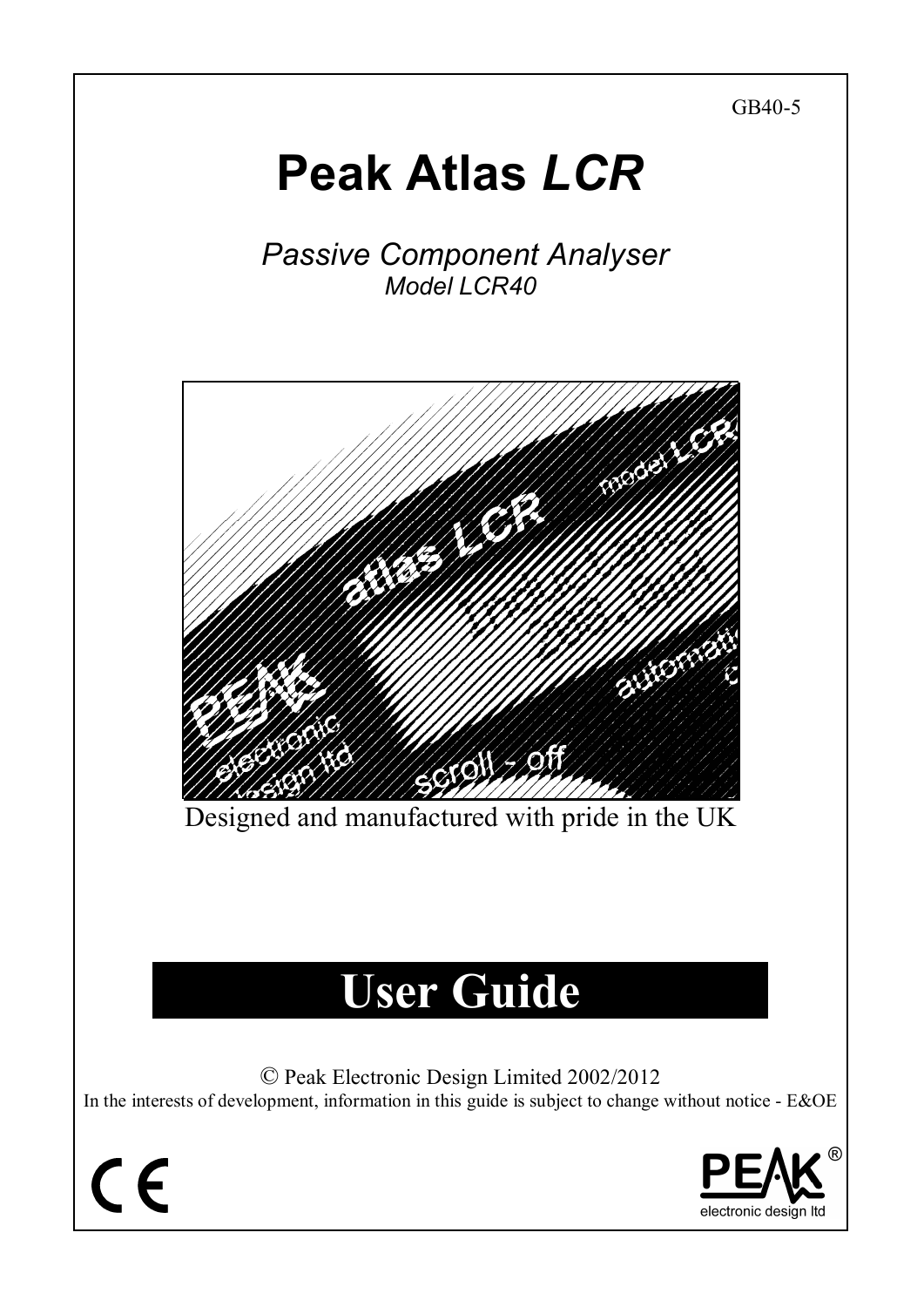# **Want to use it now?**

We understand that you want to use your Atlas LCR right now. The unit is ready to go and you should have little need to refer to this user guide, but please make sure that you read through pages 4-6!

| <b>Contents</b>               | Page |
|-------------------------------|------|
|                               |      |
|                               |      |
|                               |      |
|                               |      |
| Normal use                    |      |
| Probe compensation            |      |
|                               |      |
|                               |      |
|                               |      |
| Low Resistance and Inductance |      |
|                               |      |
| <b>Battery Replacement</b>    |      |
| <b>Self Tests</b>             |      |
|                               |      |
|                               |      |
|                               |      |
|                               |      |
|                               |      |
|                               |      |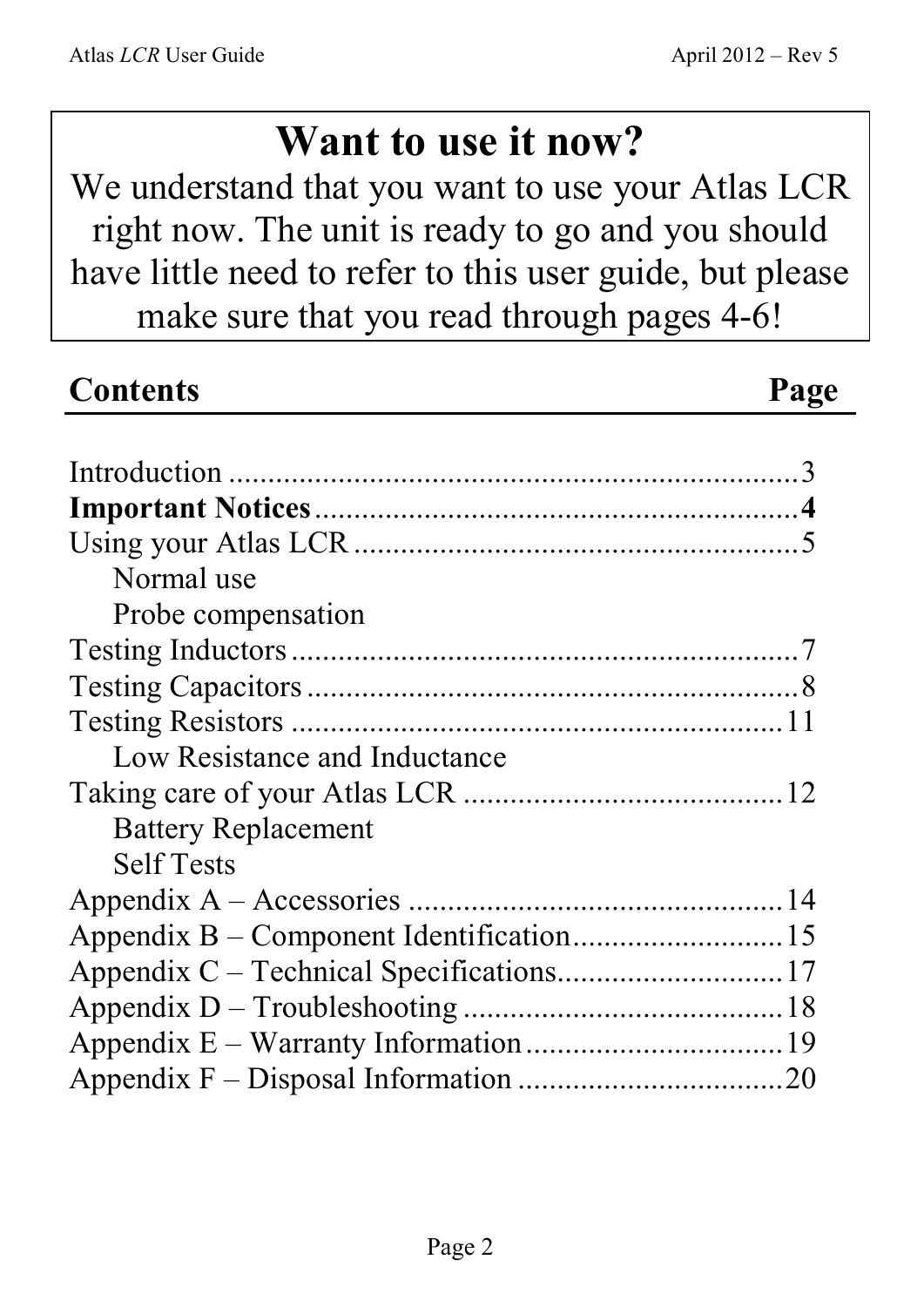# **Introduction**

The Atlas LCR is an advanced instrument that greatly simplifies the testing of passive components.

Traditional LCR bridges are inherently complex and very time consuming to use.

The Atlas LCR does everything automatically, it tells you the component type in addition to component value data.

What's more, the Atlas LCR automatically selects the best signal level and frequency for the particular component under test.

The software is smart; all internal calculations are performed with floating point maths. This means that precision isn't lost in the complex internal calculations and all results are displayed in properly formatted and easy-toread engineering units, eg. 23.6pF.

#### **Summary Features:**

- Automatic component identification.
- Automatic test frequency selection (DC, 1kHz, 15kHz and 200kHz).
- Delayed or instant analysis (for hands free operation).
- Auto power-off.
- Probe and test lead compensation.
- Interchangeable probe sets.
- Automatic ranging and scaling.
- 1% basic accuracy for resistors.
- 1.5% basic accuracy for inductors and capacitors.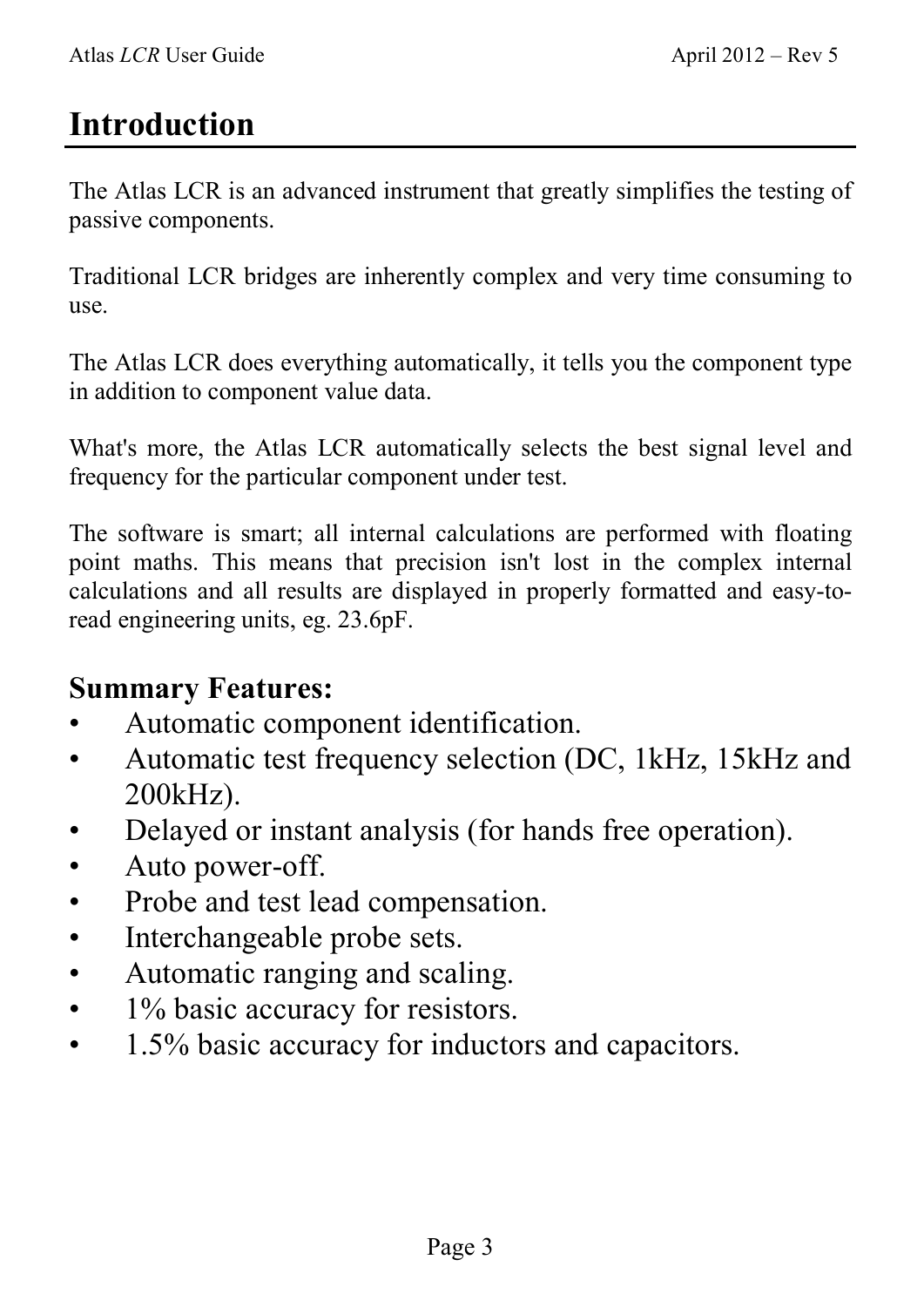# **WARNING:**

**This instrument must NEVER be connected to powered equipment/components or equipment/components with any stored energy (e.g. charged capacitors). Failure to comply with this warning may result in personal injury, damage to the equipment under test, damage to the Atlas LCR and invalidation of the manufacturer's warranty. Non-destructive overload situations are logged in the non-volatile memory within the Atlas LCR.** 

*"Analysis of discrete, unconnected components is recommended."* 

 $\mathscr{P}$  The Atlas LCR is designed to provide accurate and reliable information for the majority of supported component types (inductors, capacitors and resistors) as described in the technical specifications. Testing of other component types or component networks may give erroneous and misleading results.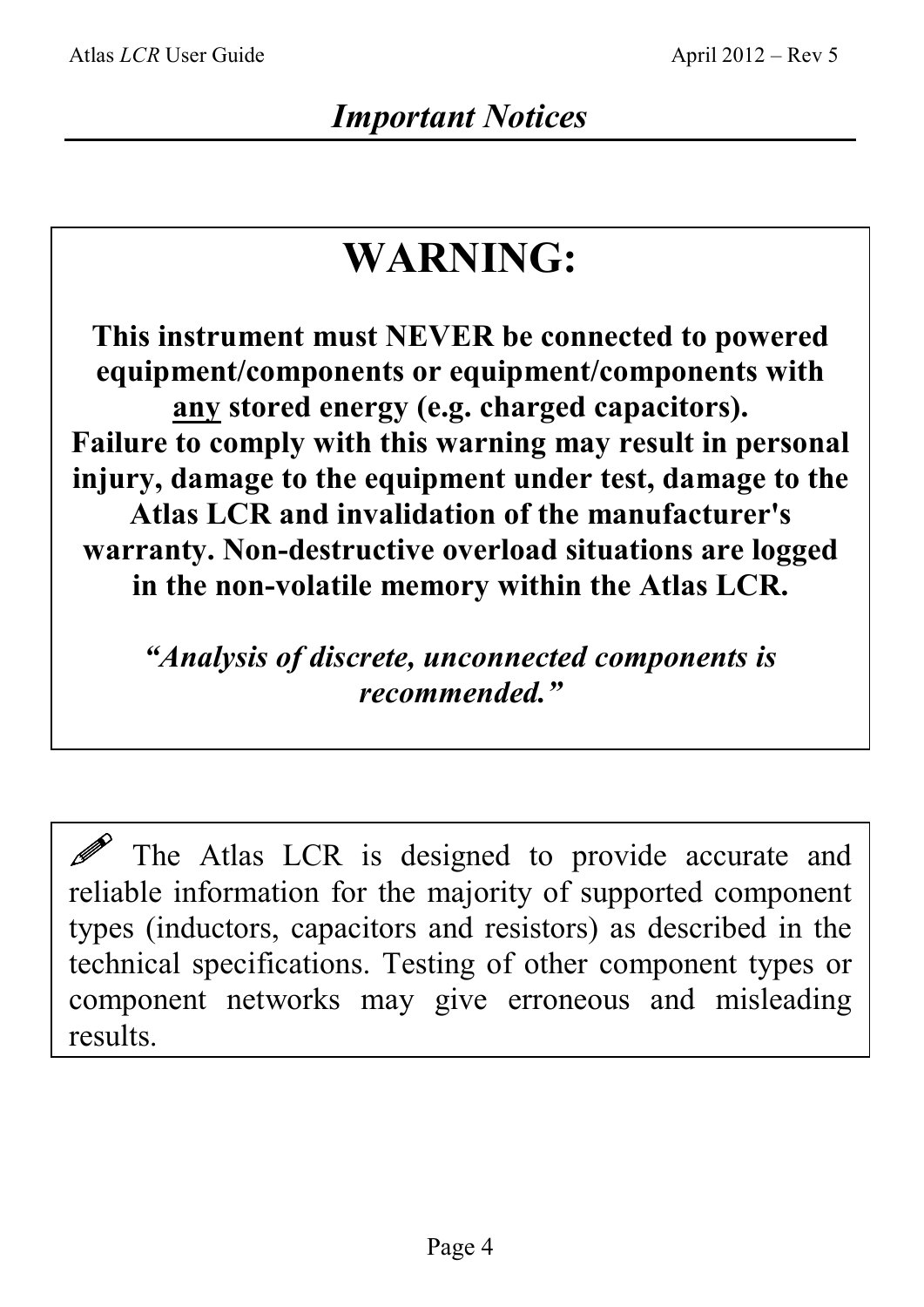# **Using your Atlas LCR**

#### **Normal Use**

The Atlas LCR performs its component analysis before the results are displayed. Therefore, once the analysis has completed, the probes can be disconnected from the component. Analysis itself only takes a few seconds and you can choose to start the analysis after a 5 second delay or immediately.

*Delayed Analysis*: If you press the **ontest** button the unit will power-up (if it's not already on!) and then delay for 5 seconds before analysis of your component starts.

This can be particularly useful if you need time to use both hands to apply the test probes to the component while the analysis takes place.

*Instant Analysis*: You can skip the 5 second delay by pressing the **on-test** button again. The analysis will then start immediately.

|  | Analysine |  |
|--|-----------|--|
|  |           |  |

Analysis starts

in 5 seconds...

*Scrolling through the results*: Results are displayed a screen at a time, simply press the **scroll-off** button to see each screen when you're ready.

If you reach the last screen of results, pressing **scroll-off** will take you to the first results screen again. Remember, you can take your time; and you don't need to keep the component connected.

*Starting again*: The component analysis can be started again at any time by pressing **on-test**.

*Switching off:* The unit will automatically switch off after about 20 seconds following the last keypress. If you wish, you may manually switch off by holding down the **scroll-off** button for about 1 second.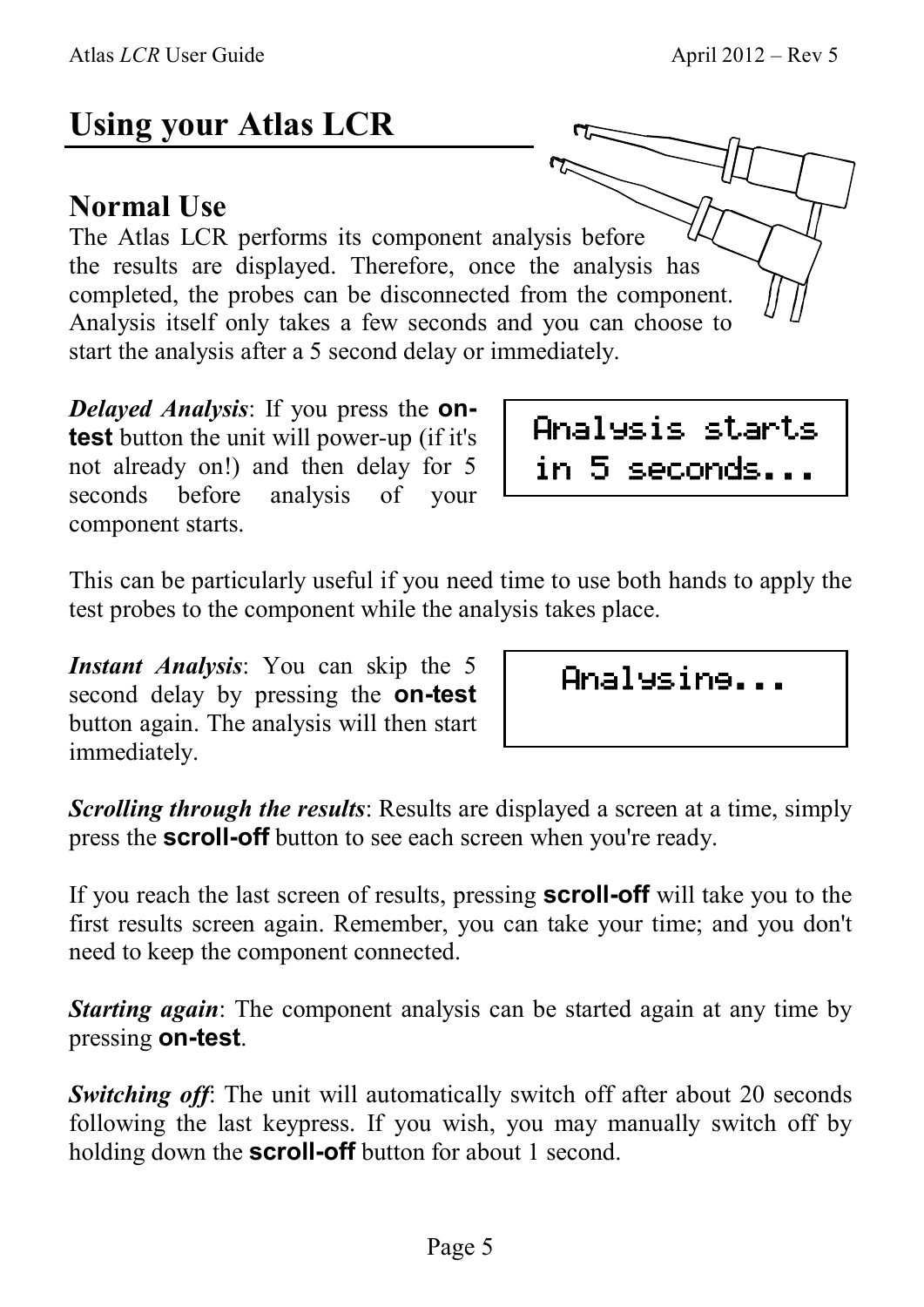### **Probe Compensation**

If you change the probes on your Atlas LCR, it is good practice to run through the short compensation procedure. This ensures that the probes' own inductance, capacitance and resistance is automatically taken into account for subsequent measurements.

Before you start the compensation procedure, attach a small length of tinned copper wire between the two test probes. Now let the leads rest on a non-conductive surface, try not to touch them during the compensation procedure.

Now press and hold **on-test** until the following is displayed:

After a short delay, the unit will prompt you to short the probes together. As you have already shorted the probes with the piece of wire, the Atlas LCR will then ask you to open the probes.

Now simultaneously unclip the both

probes from the small length of wire and let the leads rest without touching them.

If this procedure has been successful, the unit will display "OK" and then switch off.

At this point the parasitic and stray characteristics associated with the test leads (and indeed the Atlas LCR itself) will be stored in non-volatile memory. All further tests will have these values subtracted from the measured values, therefore displaying the characteristics of the component alone.

Please note that probe compensation is particularly important when analysing low value inductors, capacitors and resistors.





the probes

Probe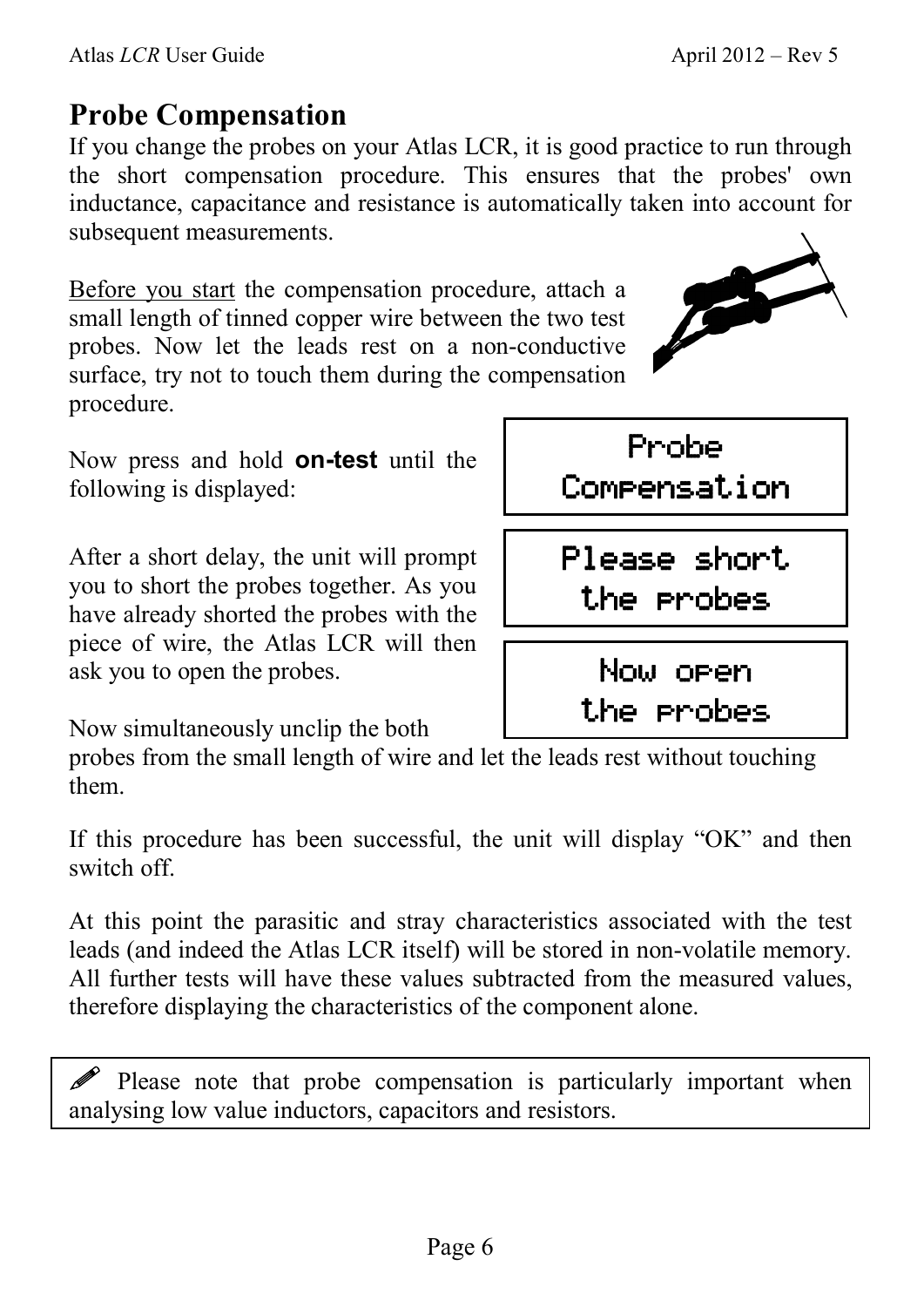# **Testing Inductors**

The Atlas LCR is designed to analyse most inductors, coils and chokes.

*Inductor test frequency*: The test frequency that the Atlas LCR uses will be automatically selected from 1kHz, 15kHz or 200kHz. The following table shows the test frequencies used for various inductance ranges:

| <b>Inductance Range</b> | <b>Test Frequency Used</b> |
|-------------------------|----------------------------|
| Between 0µH and 0.3mH   | 200kHz                     |
| Between 0.3mH and 4mH   | 15kHz                      |
| Between 4mH and 10H     | 1kHz                       |

The inductance range for each test frequency shown in the table above is **approximate**. Effects such as DC resistance, hysteresis and Q factor can influence the frequency that the Atlas LCR selects for your particular inductor.

*Inductance range*: Values ranging from about 1 $\mu$ H to 10H can be measured, with a minimum resolution of  $0.4\mu$ H. The DC resistance of the inductor is

measured from  $0.5\Omega$  to 1k $\Omega$  with a minimum resolution of  $0.3\Omega$ .

*Inductor results:* Following analysis, the inductance is displayed.

Press **scroll-off** to display the frequency at which the inductance was measured.

Pressing the **scroll-off** button again will display the inductor's DC resistance.

Inductance 1.507mH

Test frequency Test frequency 15kHz

DC Resistance DC Resistance 67.2 ohms

 $\mathscr{P}$  Inductance measured for some components can be dependant on the test frequency used. The effect of frequency on inductance varies depending on the type of windings and core utilised. Even air cored inductors can show significant changes of measured inductance at different frequencies.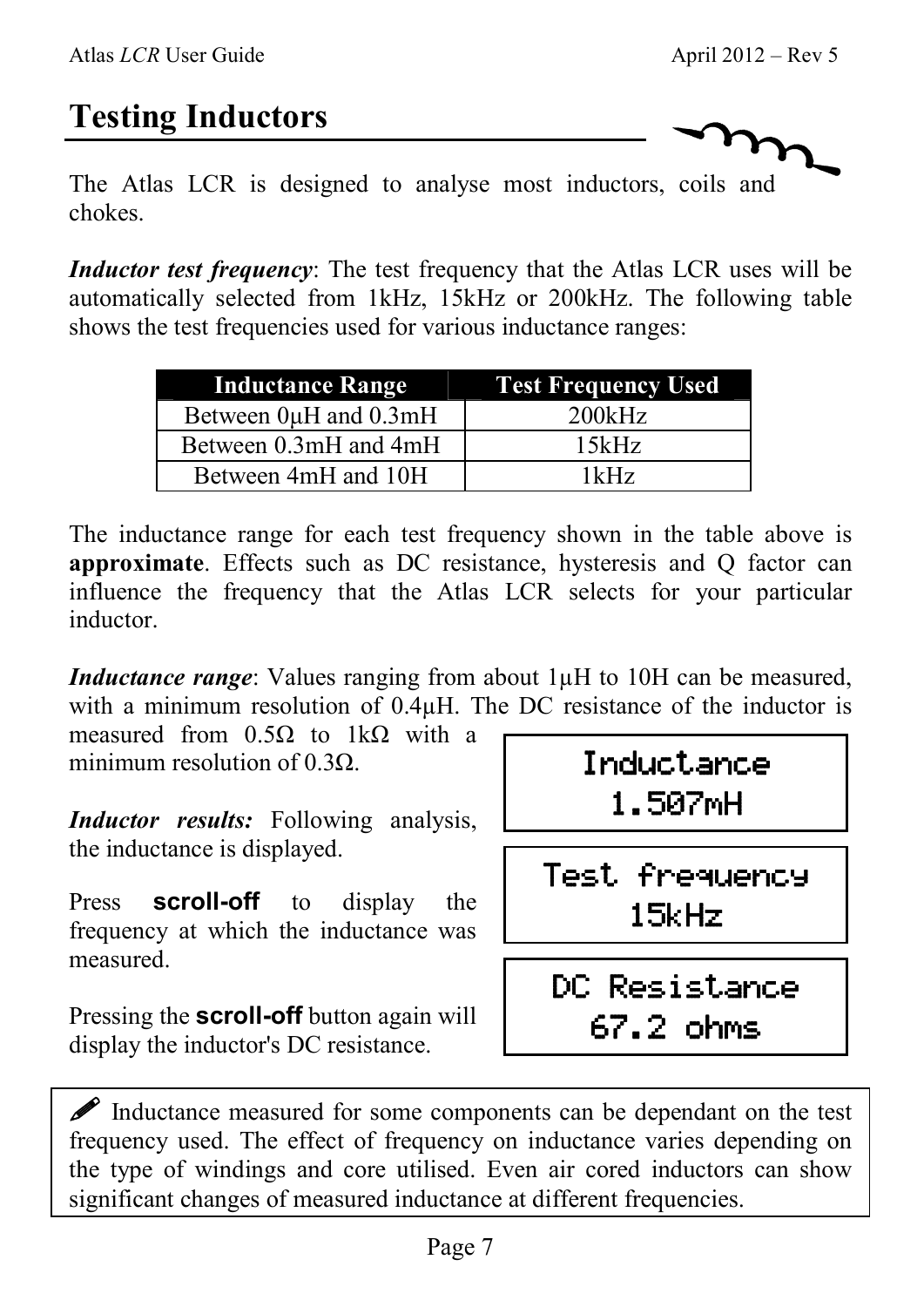# **Testing Capacitors**

The Atlas LCR uses two different methods to analyse capacitors, AC impedance analysis for low value capacitors (less than about  $1\mu$ F) and DC charge analysis for larger capacitors (about  $1 \mu$ F to  $10,000 \mu$ F).

 $\mathscr P$  Capacitors (particularly electrolytics) can store enough charge that may cause damage to the LCR.

An electrolytic capacitor can even develop it's own stored charge that may be sufficient to cause damage to the Atlas LCR even after it has been temporarily discharged. This is a characteristic known as "Soakage".

It is vitally important that you ensure the capacitor is fully discharged (ideally for several seconds) to minimise the possibility of damage to the unit.

If you are unsure, measure the voltage across the capacitor using a suitable volt meter before applying the capacitor to the Atlas LCR.

The unit will automatically identify the type of capacitor being tested and apply the most appropriate test method.

The capacitance will always be displayed in the most suitable units. To convert between the various units refer to the following table:

| pF            | m d           | Цľ             | mr             |
|---------------|---------------|----------------|----------------|
| (pico-Farads) | (nano-Farads) | (micro-Farads) | (milli-Farads) |
|               | 0.001         | 0.000001       | 0.000000001    |
| 1000          |               | $0.001\,$      | 0.000001       |
| 1000,000      | 1000          |                | 0.001          |
| 1000,000,000  | 1000,000      | 1000           |                |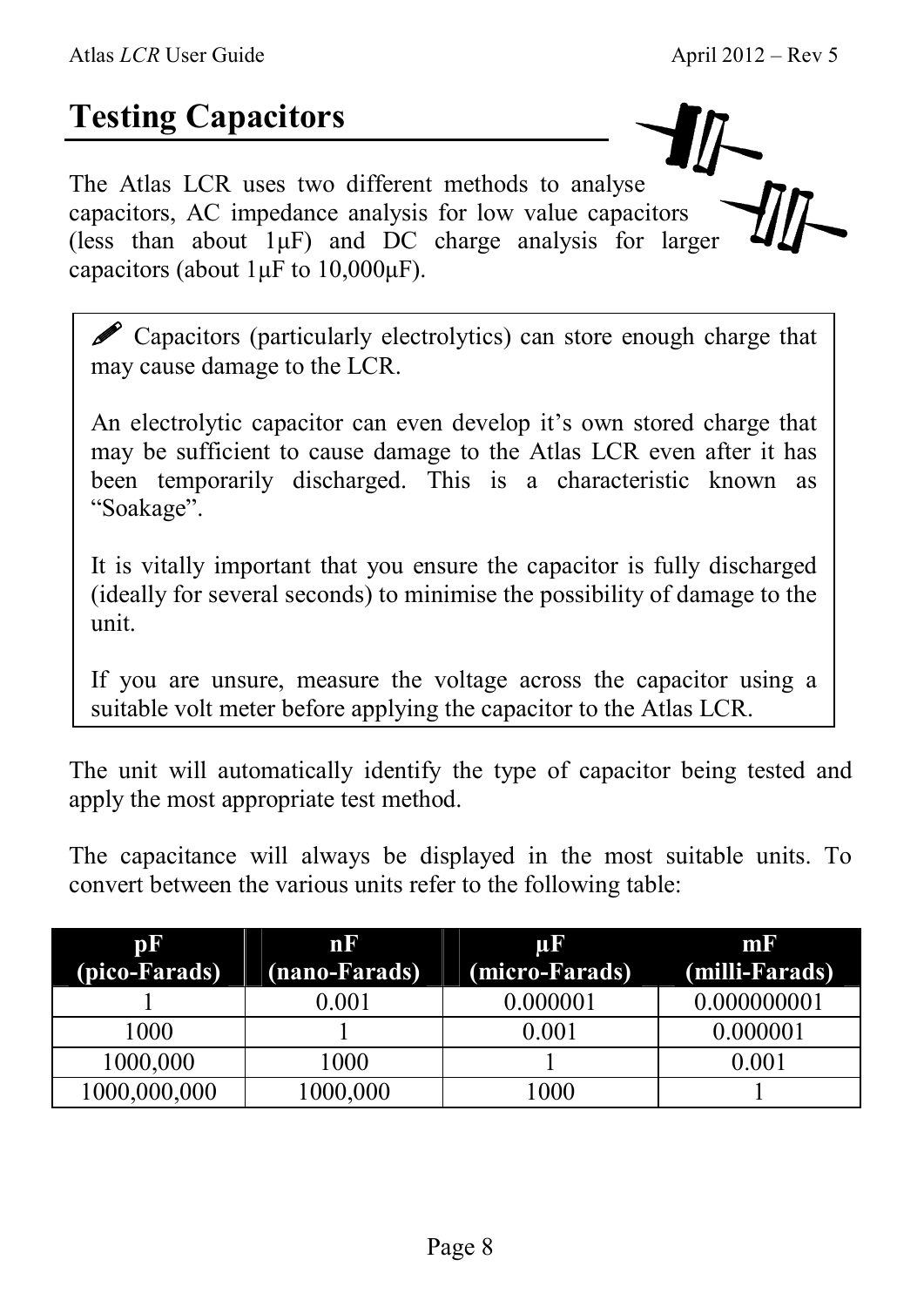#### **Low Value Capacitors**

There is a vast range of low value capacitors available. Types include ceramic, polyester, polystyrene and mylar dielectric capacitors. Generally, low value capacitors tend to be unpolarised. Minimum capacitance resolution is about 0.2pF.

*Capacitor test frequency:* The Atlas LCR uses a high purity sine wave signal of 1kHz, 15kHz or 200kHz to analyse these types of capacitors. The frequency is automatically selected to give the best possible measurement resolution.

The following table shows the test frequencies used for various capacitance ranges:

| <b>Capacitance Range</b>    | <b>Test Frequency Used</b> |
|-----------------------------|----------------------------|
| Between 0pF and 1nF         | 200kHz                     |
| Between 1nF and 15nF        | 15kHz                      |
| Between $15nF$ and $1\mu F$ | 1kHz                       |
| Above $1\mu F$              | $\mathbf{D}$               |

The capacitance ranges for each test frequency shown in the table above is approximate. Effects such as leakage, dielectric dissipation and ESR can influence the frequency that the Atlas LCR selects for your particular capacitor.

*Capacitor results:* Following analysis of the capacitor, the capacitance value is displayed first. Press the **scroll-off** button to display the frequency at which the capacitance was measured.

# Capacitance 48.3pF

Test frequency 200kHz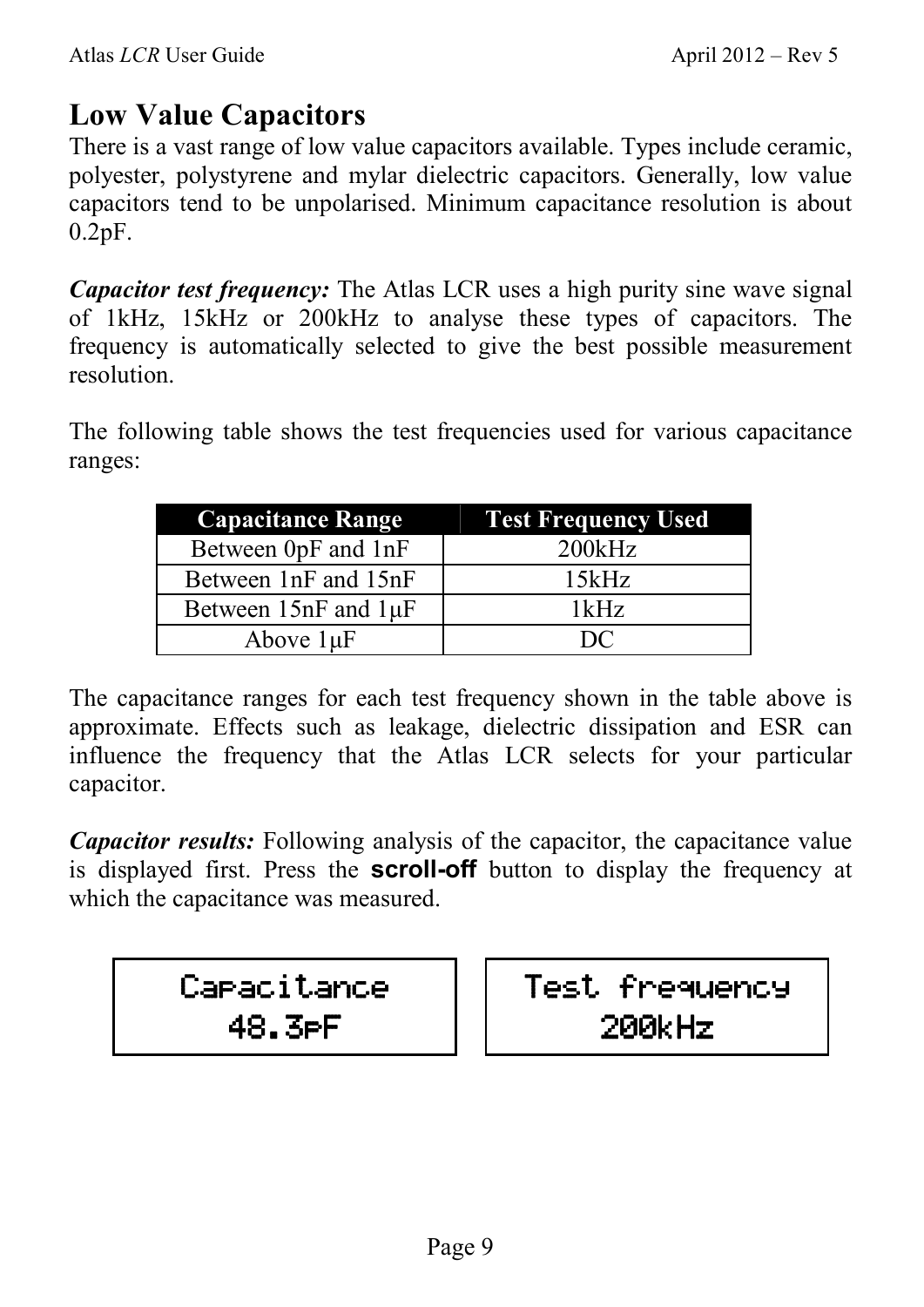# **Large Capacitors**

Capacitors larger than about 1µF are treated differently, instead of being tested with an AC signal, they are tested with a DC signal. This is confirmed in the "Test frequency" screen.

Please be patient when testing large value capacitors, it may take several seconds depending on the capacitance.

# Capacitance 106.5uF



For capacitance values of greater than 1000µF, the Atlas LCR will use the units of mF (milli-Farads). Don't confuse milli-Farads with micro-Farads, 1mF=1000µF.

**P** Capacitors (particularly electrolytics) can store enough charge that may cause damage to the LCR.

An electrolytic capacitor can even develop it's own stored charge that may be sufficient to cause damage to the Atlas LCR even after it has been temporarily discharged. This is a characteristic known as "Soakage".

It is vitally important that you ensure the capacitor is fully discharged (ideally for several seconds) to minimise the possibility of damage to the unit.

If you are unsure, measure the voltage across the capacitor using a suitable volt meter before applying the capacitor to the Atlas LCR.

 $\mathscr P$  Generally, tantalum capacitors and electrolytic capacitors are polarised. The Atlas LCR, however, uses a maximum of 1V to test the capacitor and so polarity of the Atlas LCR test probes is (usually) unimportant.

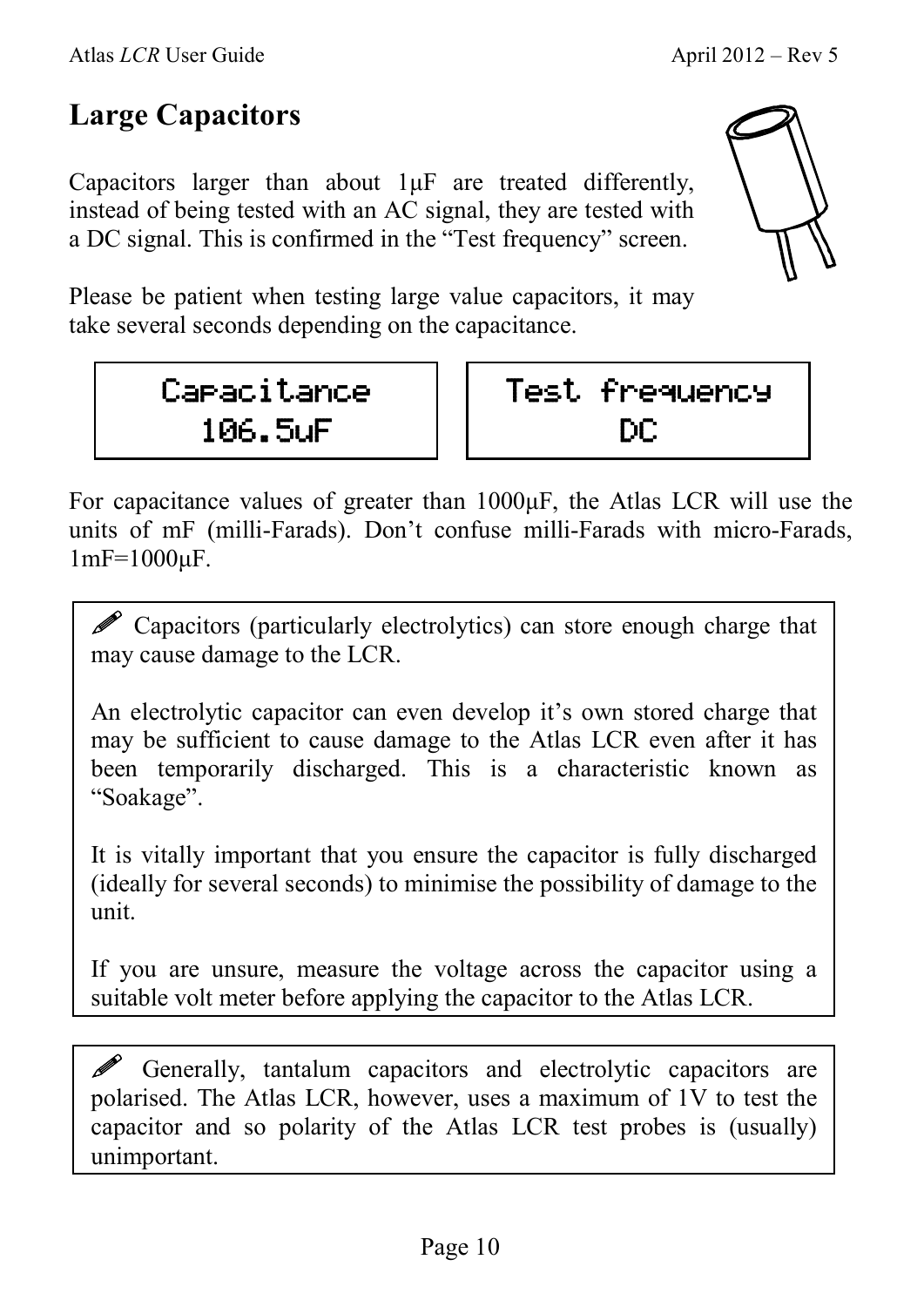# **Testing Resistors**

Resistance values ranging from  $0.5\Omega$  to  $2M\Omega$  can be measured, with a minimum resolution of about  $0.3\Omega$ . Resistance is measured using a DC signal with a peak voltage of 1V (across an open circuit) and a peak current of about 3mA (through a short circuit).

*Resistor results:* Following analysis, the resistance value is displayed.

# **Low Resistance/Inductance**

Low value inductors ( $\leq 5\mu$ H) and low value resistors ( $\leq 10\Omega$ ) are treated as a special case by the Atlas LCR. This is because low value inductors and low value resistors can exhibit very similar characteristics at the test frequencies available from the Atlas LCR.

The following message is displayed:

Pressing the **scroll-off** button will display the values of resistance and inductance that the Atlas LCR has measured.

The test frequency displayed is the frequency used for the measurement of the inductance.

Low Resistance Low Resistance and Inductance

Resistance

332.2k

Resistance 1.3 ohms

Inductance Inductance 0.6uH

Test frequency 200kHz

 $\mathscr P$  Please note that probe compensation is particularly important when analysing low value inductors, capacitors and resistors.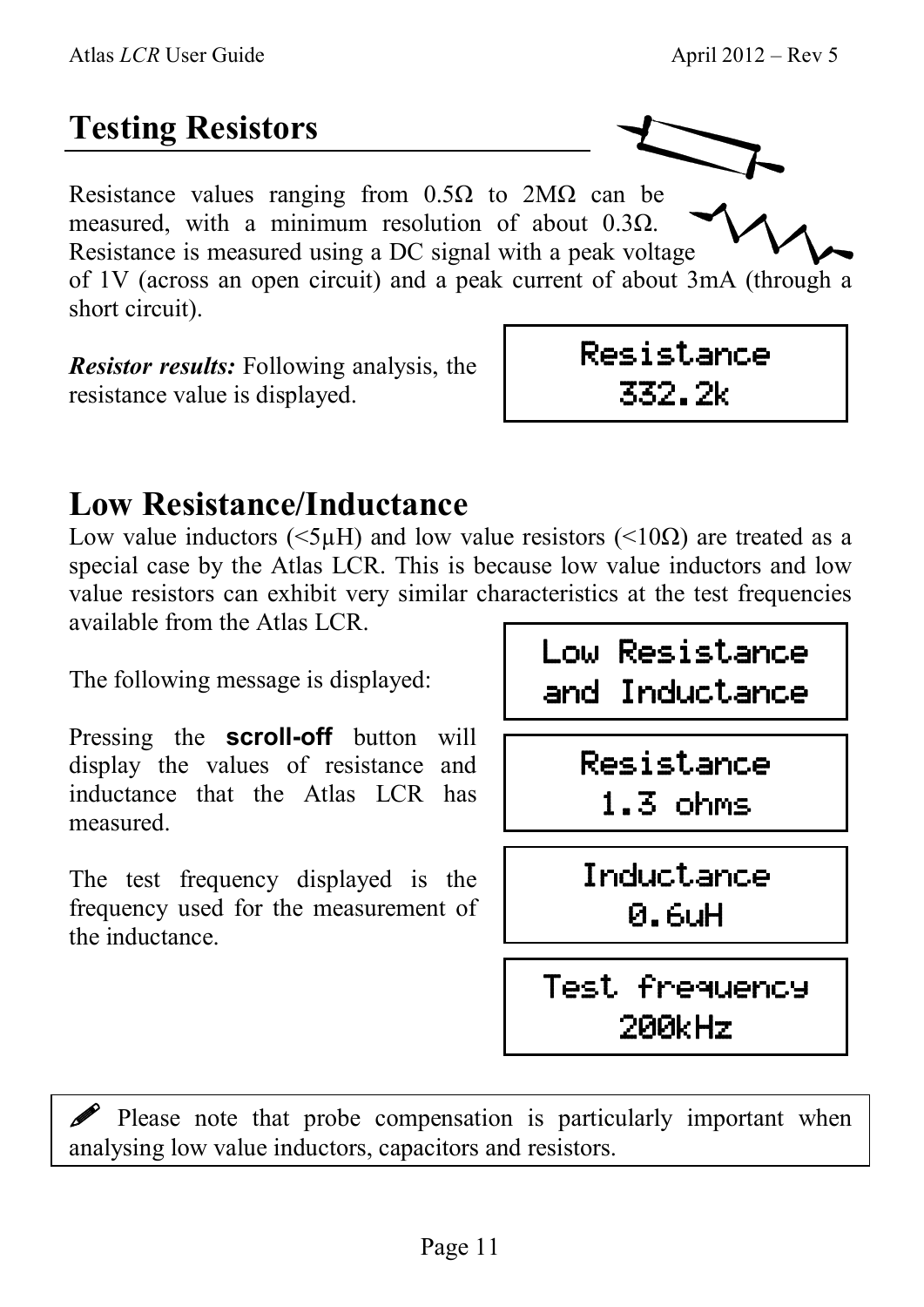# **Taking care of your Atlas LCR**

#### **Battery Replacement**

The Atlas LCR requires no special maintenance although the battery should be replaced every 12 months to prevent leak damage.



\* Low Battery \* \*

If this message is displayed, the battery should be replaced as soon as possible to prevent malfunction or leak damage.

Although the unit may continue to operate following a low battery warning, measurements may be adversely affected.

New batteries can be purchased from many retailers and directly from Peak Electronic Design Ltd or an authorised agent.

*Battery types:* Suitable battery types include 23A, V23A, GP23A, MN21 or a good quality 12V alkaline equivalent as used in many test instruments and automotive remote key fobs.

*Battery access:* To replace the battery, unscrew the three screws to remove the rear panel. Remove the old battery and insert a new one, taking care to observe the correct polarity. Carefully replace the rear panel, do not overtighten the screws.

*Peak Safe Battery Disposal Scheme*: Please return your old analyser battery to Peak Electronic Design Ltd for safe and environmentally responsible disposal.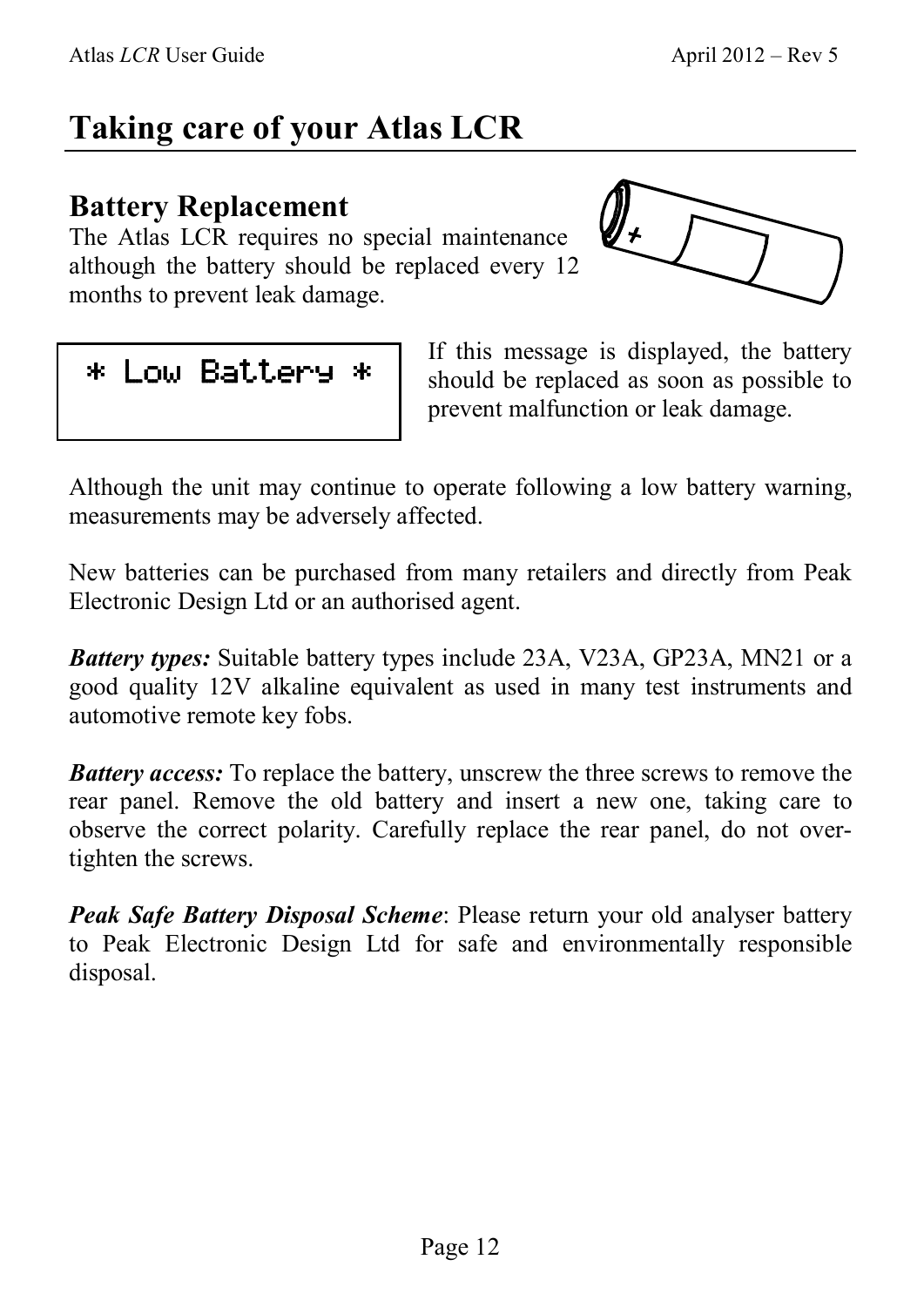### **Self Tests**

Many internal functions are tested each time the unit is powered up. If any of

these self tests do not meet tight performance limits, a message will be displayed similar to the following:

Error 02

The unit will then switch off.

It is possible that a temporary condition caused the failure and restarting the unit may clear the problem. If the fault persists please contact Peak Electronic Design Ltd or an authorised agent with details of the error message for further advice.

 $\mathscr P$  Please note that some internal tests cannot be performed if a low battery warning has been displayed. This means that if there is an internal problem, a low battery condition can prevent the error condition from being displayed. It is therefore strongly recommended that a low battery is replaced as soon as a "Low Battery" message is displayed.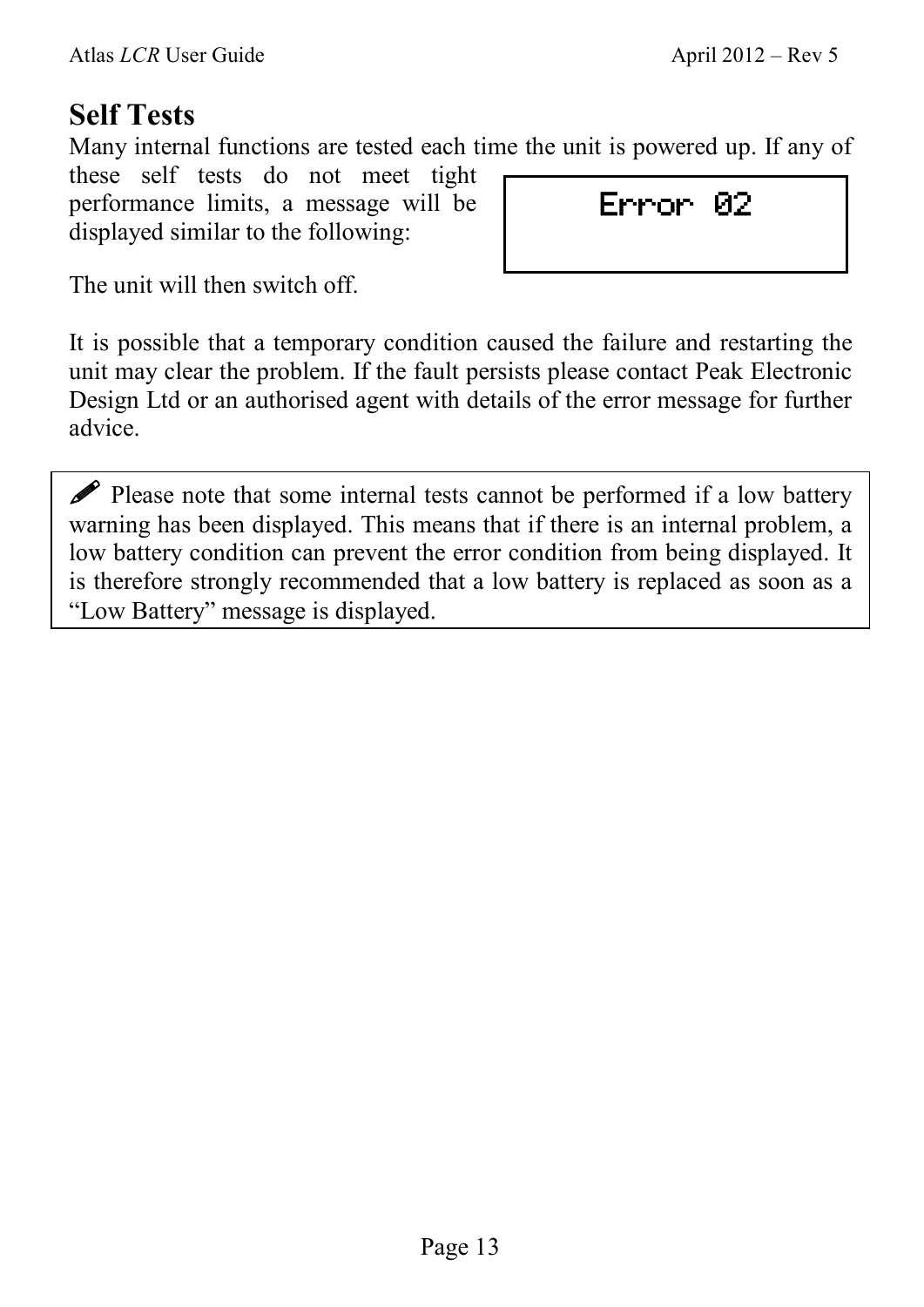# **Appendix A – Accessories**

A range of useful additions is available to enhance your Atlas LCR.

#### **Carry Case**

A specially designed case with custom made foam compartments and a smart tough exterior is ideal for protecting your Atlas LCR and probes. There's even space for a spare battery.

#### **SMD Tweezer Probes**

These tweezers are ideal for testing many types of surface mount device. The tweezers can cope with package sizes of 0402, 0603, 0805, 1206, 1210 and Case A/B/C/D.

Fitting is easy: the tweezers are terminated in the standard Atlas LCR probe connectors.

#### **Other Probe Accessories**

Many different probe types are available, specially made for your Atlas LCR. Contact Peak Electronic Design Ltd or an authorised agent for more details.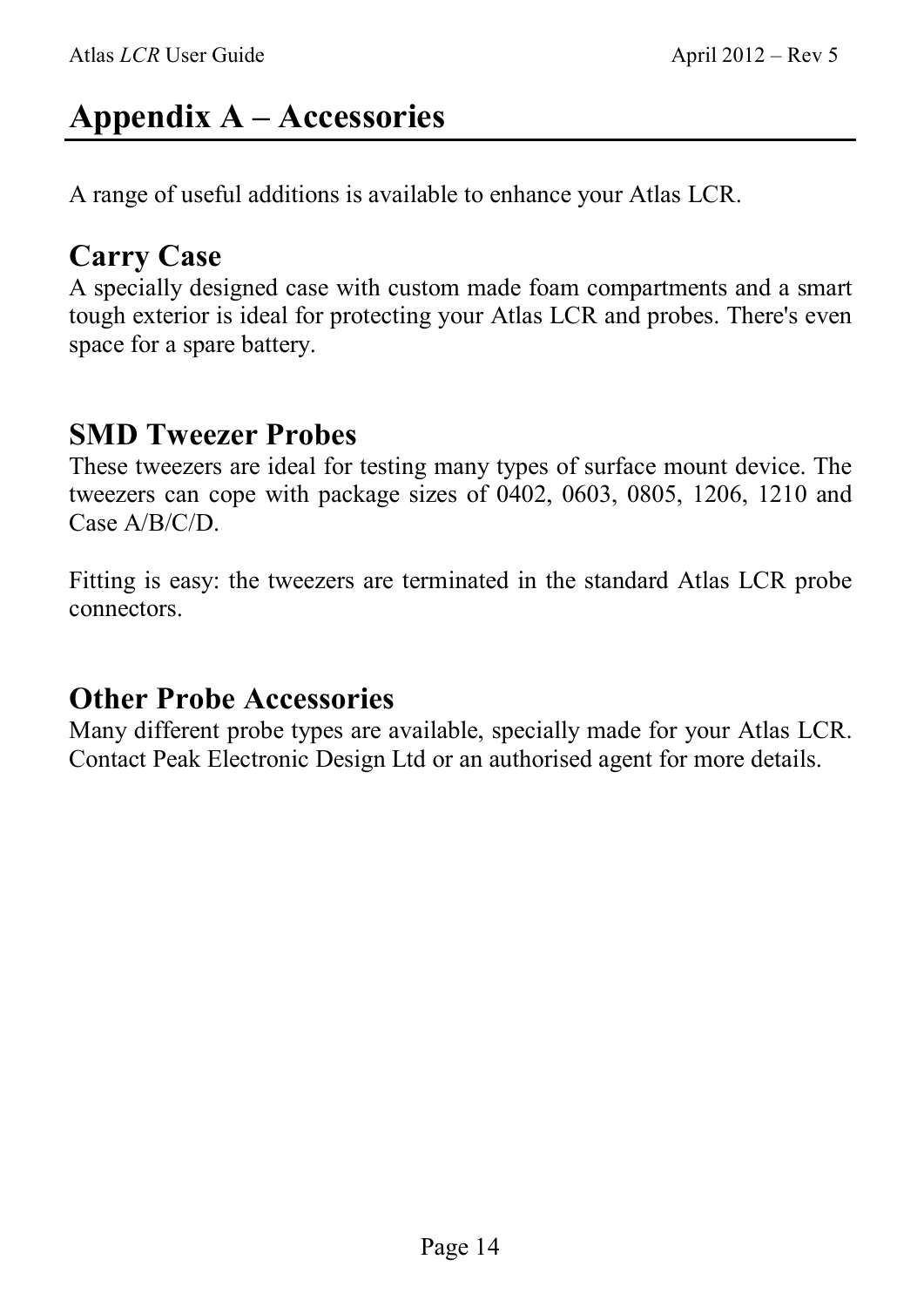# **Appendix B - Component Identification**

It is important to appreciate that the Atlas LCR can only decide on the identity of the component under test using results of the electrical tests that it performs on the component.

The Atlas LCR determines the type of component under test according to the following criteria:

#### **Inductor and Resistor Detection**

The Atlas LCR will distinguish between components that are largely inductive or largely resistive according to the values of inductance and resistance that it has measured. This is illustrated in the following graph.



For example, if the inductance of your component is measured at 100µH and it has a DC resistance of  $100\Omega$ , then the Atlas LCR will tell you that you have a resistor. If however the resistance was only 10 $\Omega$ , then the Atlas LCR will tell you that you have an inductor.

Note that any inductor with a DC resistance of more than 1000Ω will be identified as a resistor.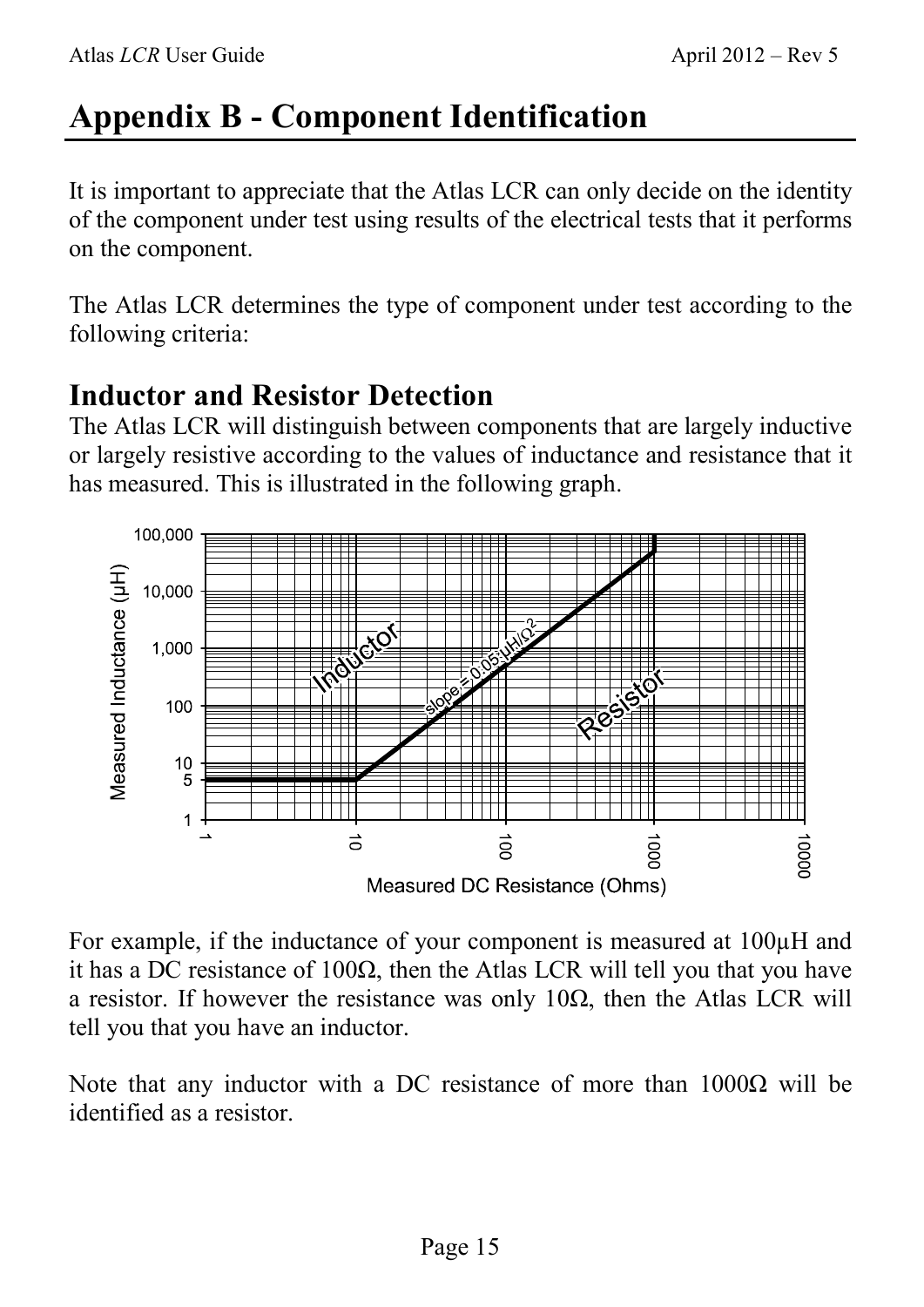#### **Capacitor Detection**

The Atlas LCR will tell you that you have a capacitor if the following criteria are satisfied:

1. If the measured DC resistance is higher than 10MΩ, even if the measured capacitance is very low (such as open probes).

or

2. If the measured DC resistance is between  $100k\Omega$  and  $10M\Omega$  and the measured capacitance is larger than 10pF.

or

3. If the measured DC resistance is between  $1k\Omega$  and  $100k\Omega$  and the measured capacitance is larger than 100nF.

#### **Resistor Detection**

Measured characteristics that do not satisfy any of the above criteria (for inductors or capacitors) will be displayed as a resistive element.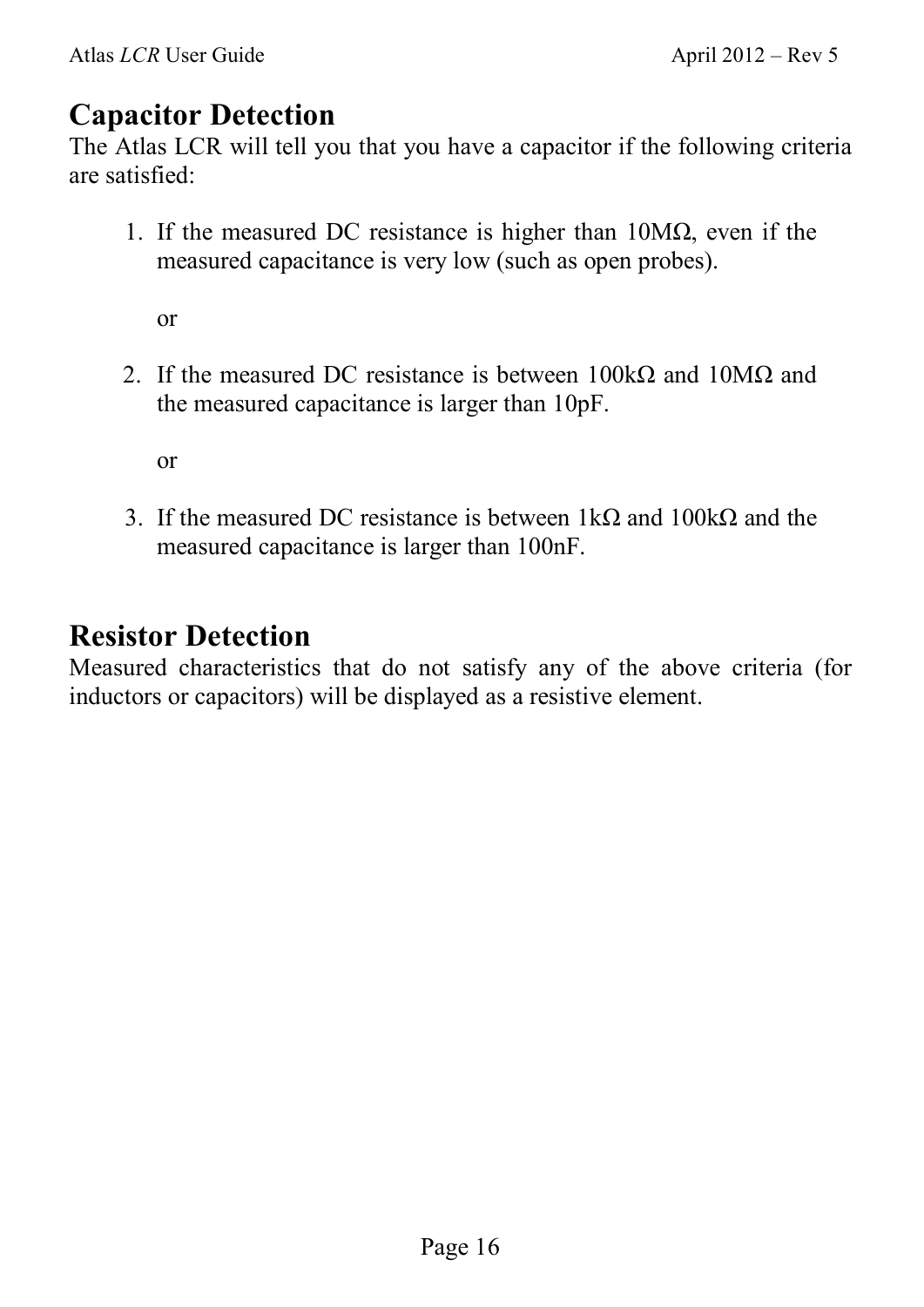### **Appendix C – Technical Specifications**

| Parameter                      |            | Min                                      | <b>Typ</b>  | <b>Max</b>     | <b>Note</b> |
|--------------------------------|------------|------------------------------------------|-------------|----------------|-------------|
| Resistance                     | range      | $1\Omega$                                |             | $2M\Omega$     |             |
|                                | resolution | $0.3 \Omega$                             | $0.6\Omega$ |                |             |
|                                | accuracy   | Typically $\pm 1.0\% \pm 1.2\Omega$      |             | 1,2,6          |             |
| Capacitance                    | range      | 0.5pF                                    |             | $10,000 \mu F$ |             |
|                                | resolution | 0.2pF                                    | 0.5pF       |                |             |
|                                | accuracy   | Typically $\pm 1.5\% \pm 1.0$ pF         |             |                | 1,2,5       |
| Inductance                     | range      | $1 \mu H$                                |             | 10H            |             |
|                                | resolution | $0.4\mu H$                               | $0.8\mu H$  |                |             |
|                                | accuracy   | Typically $\pm 1.5\% \pm 1.6\mu$ H       |             |                | 1,2,4       |
| Peak test voltage (across O/C) |            | $-1.05V$                                 |             | $+1.05V$       |             |
| Peak test current (thru S/C)   |            | $-3.25mA$                                |             | $+3.25mA$      |             |
| Test frequency<br>accuracy     | 1kHz       | $-1.5\%$                                 | $\pm 1\%$   | $+1.5\%$       |             |
|                                | 14.925kHz  | $-1.5\%$                                 | $\pm 1\%$   | $+1.5\%$       |             |
|                                | 200kHz     | $-1.5\%$                                 | $\pm 1\%$   | $+1.5\%$       |             |
| Sine purity                    |            | Typically -60dB 3 <sup>rd</sup> harmonic |             |                |             |
| Operating temperature range    |            | $10^{\circ}$ C                           |             | $40^{\circ}$ C | 3           |
| Battery operating voltage      |            | 8.5V                                     |             | 13V            |             |

Notes:

- 1. Within 12 months of factory calibration. Please contact us if you require a full re-calibration and/or certification of traceable calibration.
- 2. Specified at temperatures between 15°C and 30°C.
- 3. Subject to acceptable LCD visibility.
- 4. For inductances between 100µH and 100mH.
- 5. For capacitances between 200pF and 500nF.
- 6. For resistances between 10Ω and 1MΩ.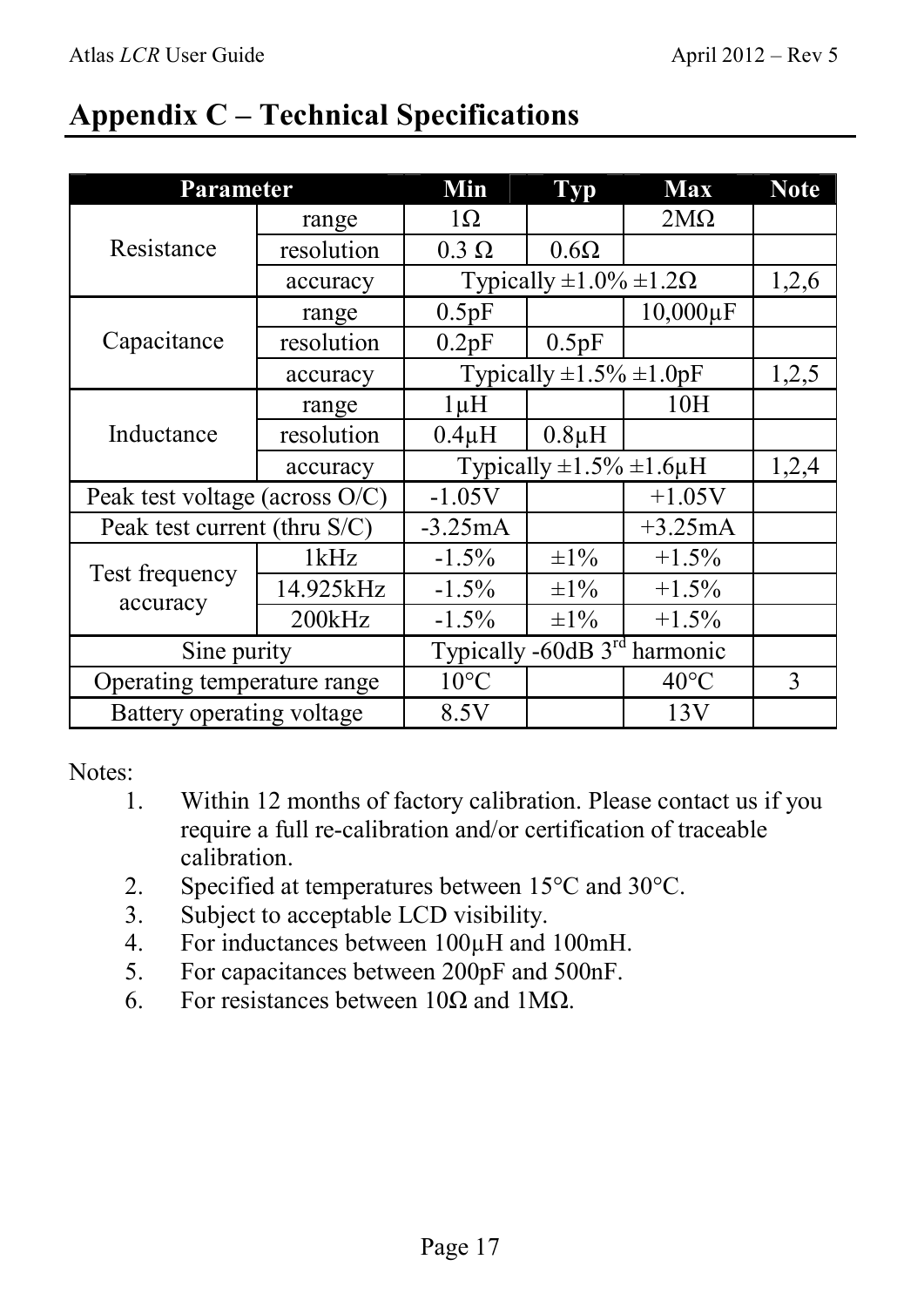### **Appendix D – Troubleshooting**

| Problem                                                                                                                             | <b>Possible Solution</b>                                                                                                                                                                                                                                                                                                                                                                                                             |  |  |
|-------------------------------------------------------------------------------------------------------------------------------------|--------------------------------------------------------------------------------------------------------------------------------------------------------------------------------------------------------------------------------------------------------------------------------------------------------------------------------------------------------------------------------------------------------------------------------------|--|--|
| Capacitance measured when<br>probes are open circuit is not<br>close to zero $(\pm 1.0pF)$ .                                        | Perform a probe compensation.                                                                                                                                                                                                                                                                                                                                                                                                        |  |  |
| Resistance and/or inductance<br>measured when probes are<br>short circuit is not close to<br>zero $(\pm 1.2\Omega, \pm 1.6\mu H)$ . | Perform a probe compensation.                                                                                                                                                                                                                                                                                                                                                                                                        |  |  |
| Measured value doesn't<br>appear to be correct.                                                                                     | Ensure probes are well connected to the<br>component under test for the entire duration<br>of the analysis.<br>Ensure that nothing else is connected with<br>the component under test. Make sure that<br>you are not touching the connections.<br>The component value may be outside the<br>supported measurement range.<br>The component's design frequency may not<br>correspond to the test frequencies used by<br>the Atlas LCR. |  |  |
| Measured values vary<br>slightly between tests.                                                                                     | The displayed resolution is higher than the<br>measurement resolution to avoid rounding<br>errors. Small variations within the quoted<br>measurement resolutions are normal.                                                                                                                                                                                                                                                         |  |  |
| Calibration date is<br>approaching or has past.                                                                                     | Don't worry, the Atlas LCR will carry on<br>working after the "Calibration Due Date"<br>has past. The date is simply a<br>recommendation.                                                                                                                                                                                                                                                                                            |  |  |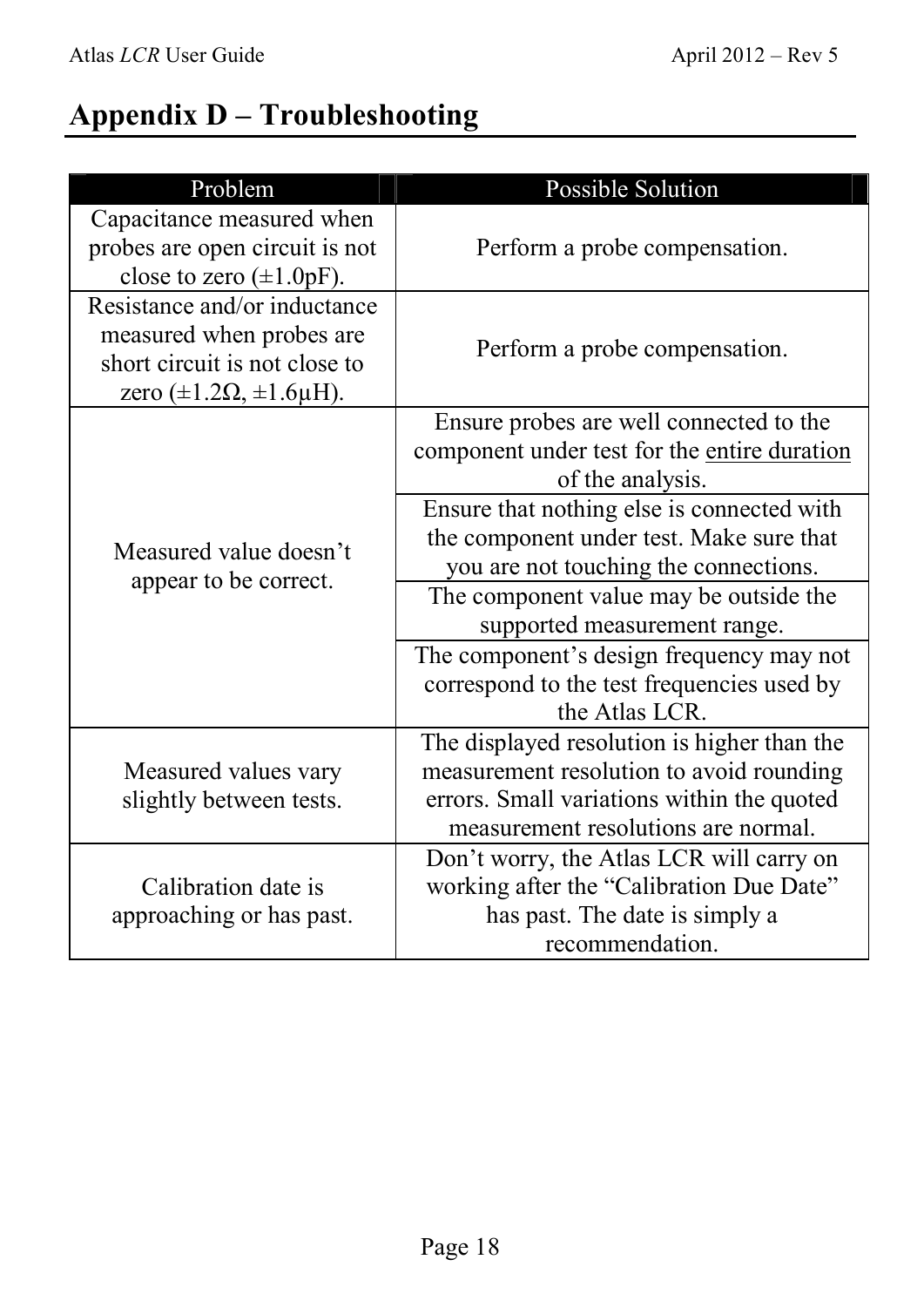# **Appendix E – Warranty Information**

#### **Peak Satisfaction Guarantee**

If for any reason you are not completely satisfied with the Peak Atlas LCR within 14 days of purchase you may return the unit to your distributor. You will receive a refund covering the full purchase price if the unit is returned in perfect condition.

#### **Peak Warranty**

The warranty is valid for 24 months from date of purchase. This warranty covers the cost of repair or replacement due to defects in materials and/or manufacturing faults.

The warranty does not cover malfunction or defects caused by:

- a) Operation outside the scope of the user guide.
- b) Unauthorised access or modification of the unit (except for battery replacement).
- c) Accidental physical damage or abuse.
- d) Normal wear and tear.

The customer's statutory rights are not affected by any of the above.

All claims must be accompanied by a proof of purchase.